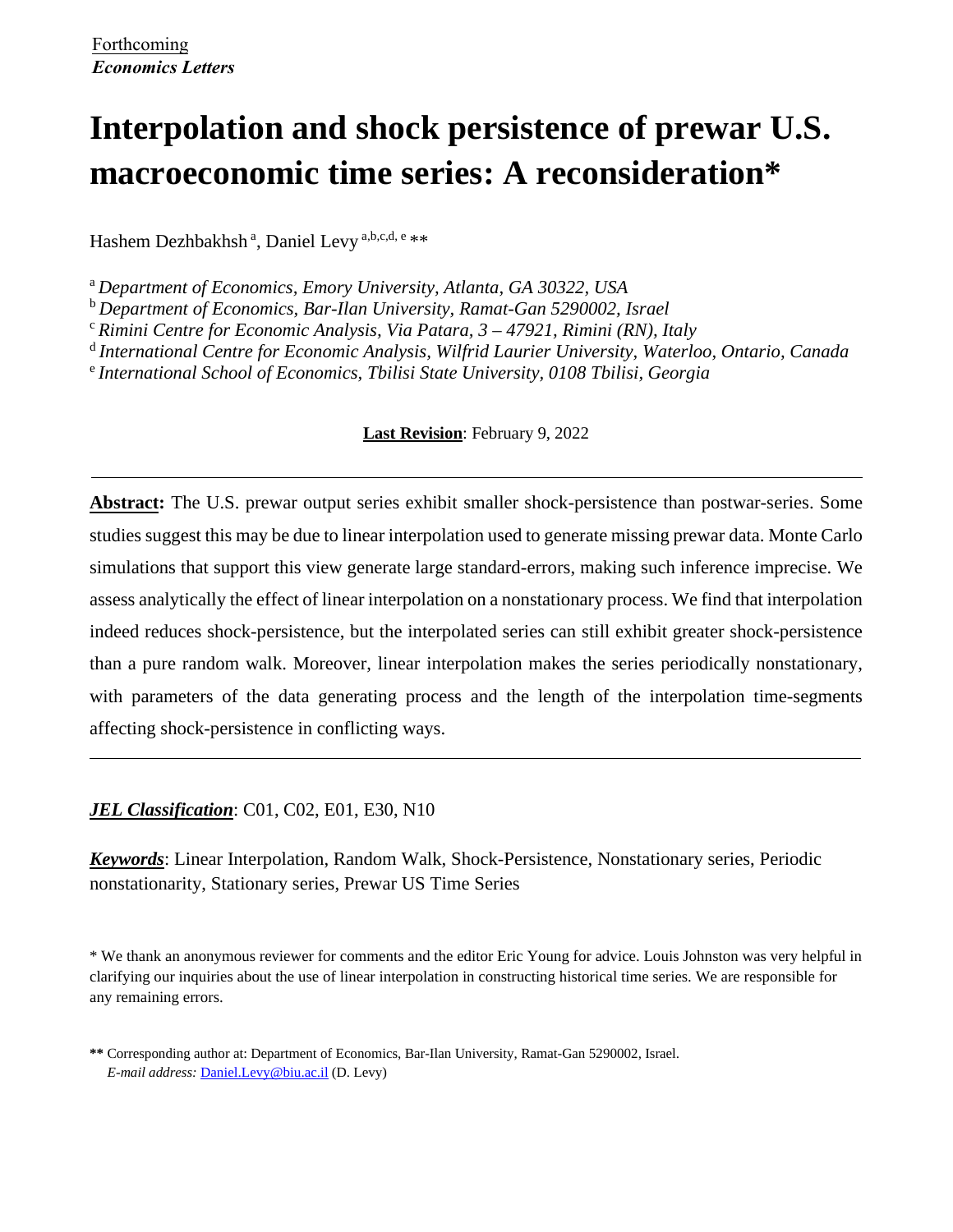#### **1. Introduction**

Most prewar U.S. data including output, CPI, etc. were observed only in benchmark years, several years apart. The missing observations were usually reconstructed by linear interpolation of the benchmark observations, sometimes padded with a serially correlated term (See, e.g., Friedman and Schwartz 1982, Romer 1989, Balke and Gordon 1989, Johnston and Williamson 2018). Interpolation was also used to construct many historical series for the UK (Measuring Worth 2022).<sup>[1](#page-1-0)</sup>

Studies find that US prewar output data is less shock-persistent than the U.S. postwar output data.<sup>[2](#page-1-1)</sup> US prewar-data also has different shock-persistence properties than other countries' prewar data (Cogley 1990).

Stock and Watson (1986) suggest that this difference could be due to linear interpolation of missing values for the prewar data. Although, as Romer (1989) notes, much of our knowledge of the macroeconomy during the prewar periods is based on these interpolated data, the effect of interpolation on shock-persistence has been rarely examined.<sup>[3](#page-1-2)</sup> An exception is Jaeger (1990) who assesses the effect of linear interpolation using Monte Carlo simulations for a random-walk with MA(1) errors. He generates a 50-observation time series, "original series," and a corresponding "interpolated series," where the  $10^{th}$ ,  $20^{th}$ ,  $30^{th}$ ,  $40^{th}$  and  $50^{th}$  observations are generated by the above data generating process (DGP), and the rest are linearly interpolated. He then calculates the variance-ratio measure of shockpersistence for the "original" and "interpolated series" over 500-replications, where variance-ratio is defined as the ratio of the variance of the series' *s*-period growth (long variance) to the variance of the series' 1-period growth (short variance), and finds that linear interpolation indeed reduces shockpersistence.

While Jaeger's experiments are well-designed, his estimates are very imprecise. For example, 2-SE confidence-bounds around his variance-ratio estimates fall within  $(0, 2+)$  or even  $(0, 3+)$ , making it impossible to infer whether or not the ratio is less than 1 (stationary) or larger than 1 (non-stationary). Thus, one cannot infer from these results that interpolation necessarily reduces shock-persistence.

We examine analytically the effect of interpolation on the shock-persistence of a non-stationary series. The advantage of analytical approach is that it can identify interpolation effects that are distinct

<span id="page-1-0"></span><sup>&</sup>lt;sup>1</sup> The use of interpolation is not limited to the prewar data. For example, Levy and Chen (1994) employ the method of linear interpolation to construct quarterly values of the US postwar capital stock and capital stock depreciation series using the series' annual observations. Levy et al. (2020) apply linear interpolation to weekly retail scanner price data during the 1989–1997 period, to determine the values of missing observations.<br><sup>2</sup> Examples include DeLong and Summers (1988), Campbell and Mankiw (1987), Stock and Watson (1986), Cecchetti and

<span id="page-1-1"></span>Lam (1994), Murray and Nelson (2000), and Charles and Darné (2010), among others.

<span id="page-1-2"></span><sup>&</sup>lt;sup>3</sup> Interpolation, however, has consequences for other issues as well, including dating of business cycles (Charles, et al. 2014), classification of the  $19<sup>th</sup>$  century inflation (Kaufmann 2020), transmission of monetary policy in the EU (Ehrmann 2000), data periodicity (Franses 2013), and chaotic dynamics (Orlando and Zimatore 2018).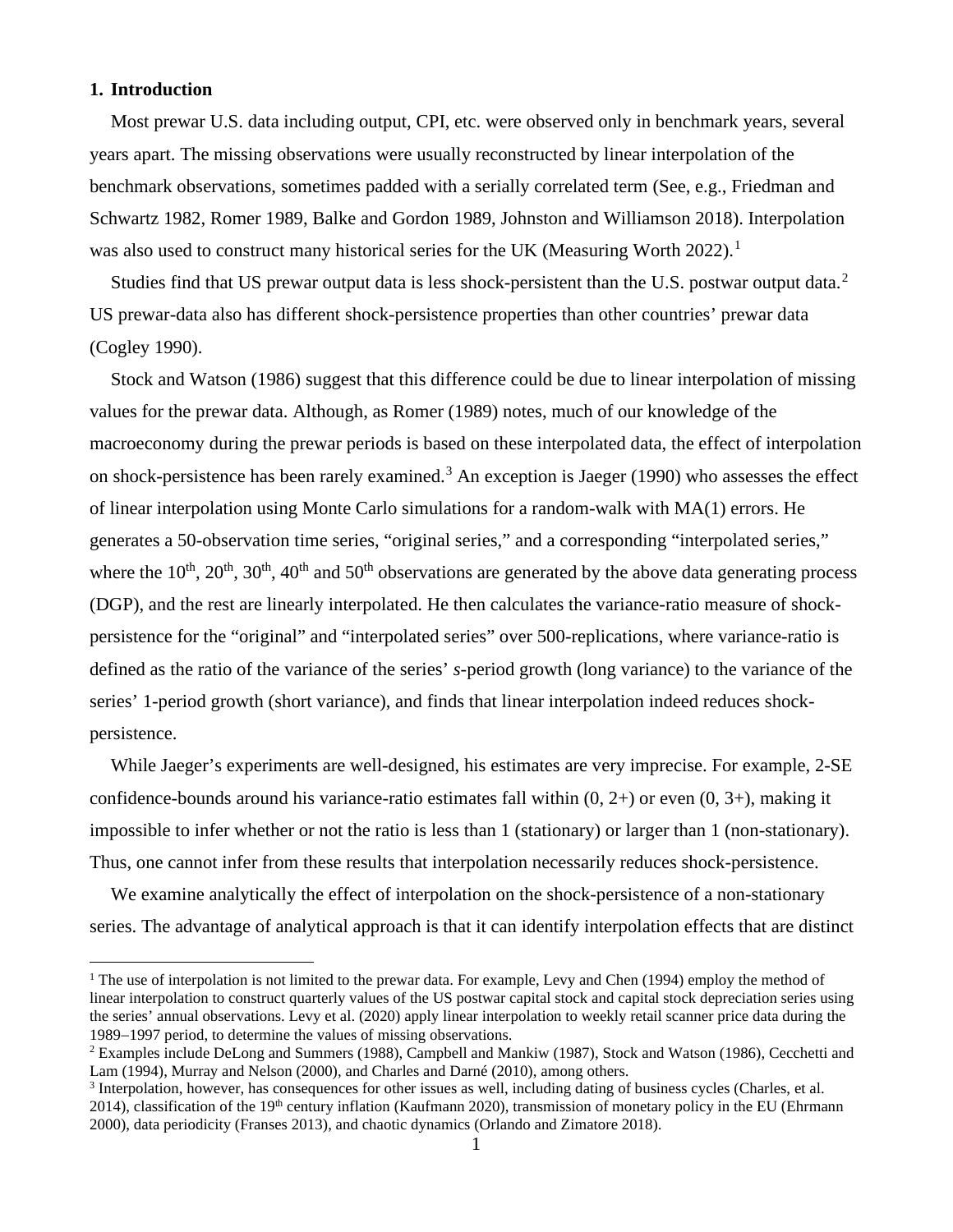and not diluted by sampling-variation, which is the hallmark of simulations. We assume the same DGP as Jaeger (1990)—a random-walk with MA(1) errors, for parsimony and comparability. We first derive the variance-ratio of the original, non-interpolated series, and then develop a linear interpolation model for the series with a general benchmark cycle, replacing all non-benchmark data points with their linearly interpolated values and a moving average padding. We then derive the variance-ratio for the interpolated series and compare it to the variance ratio of the original series to ascertain the effect of interpolation on shock-persistence.

Our results provide analytical support for Jaeger's (1990) Monte Carlo findings. Additionally, we uncover a few other interpolation-caused effects. Although interpolation reduces shock-persistence, interpolated series may still exhibit high shock-persistence with variance-ratios greater than 1. Also, linear interpolation makes the series periodically non-stationary, with parameters of the DGP and the length of the interpolated time segments affecting shock-persistence in conflicting ways.

We proceed as follows. In section 2, we present the DGP and derive its shock-persistence measure analytically. In section 3, we develop the interpolation model for this DGP and analytically derive the corresponding shock-persistence measures. In section 4, we compare the results for non-interpolated and interpolated series. Section 5 concludes.

#### **2. Shock-persistence of a random-walk with MA(1) errors**

Following Jaeger (1990), we assume a random-walk with MA(1) errors and no-drift:

$$
Y_T = Y_{T-1} + U_T
$$
, and  $U_T = \varepsilon_T - \theta \varepsilon_{T-1}$ 

where  $\varepsilon_r \sim \text{iid} \left( 0, \sigma_{\varepsilon}^2 \right)$  is white noise, and  $|\theta| < 1$  for invertibility.

As Jaeger (1990) notes, this setup captures the main features of the interpolation procedure, as described by Romer (1986, 1989). The model is also parsimonious: it is simple, yet it can capture the dynamics of many macroeconomic time series, and thus it and similar models are frequently employed in macroeconomic time series analysis (e.g., Nelson and Plosser 1982, Campbell and Mankiw 1987, Cochrane 1988, Cogley 1990, etc.).

To measure shock-persistence, we follow Jaeger (1990) and others (Cochrane 1988, Cogley 1990, Leung 1992, Levy and Dezhbakhsh 2003, etc.) by using variance-ratio measure which is defined as  $V_Y = \sigma_{s,Y}^2 / s \sigma_{1,Y}^2$ , where  $\sigma_{s,Y}^2 = \text{var}(Y_T - Y_{T-s})$  is the variance of the series' *s*-period growth—"longvariance," and  $\sigma_{1,Y}^2 = \text{var}(Y_T - Y_{T-1})$  is the variance of the series' 1-period growth—"short-variance." The short variance for the above process is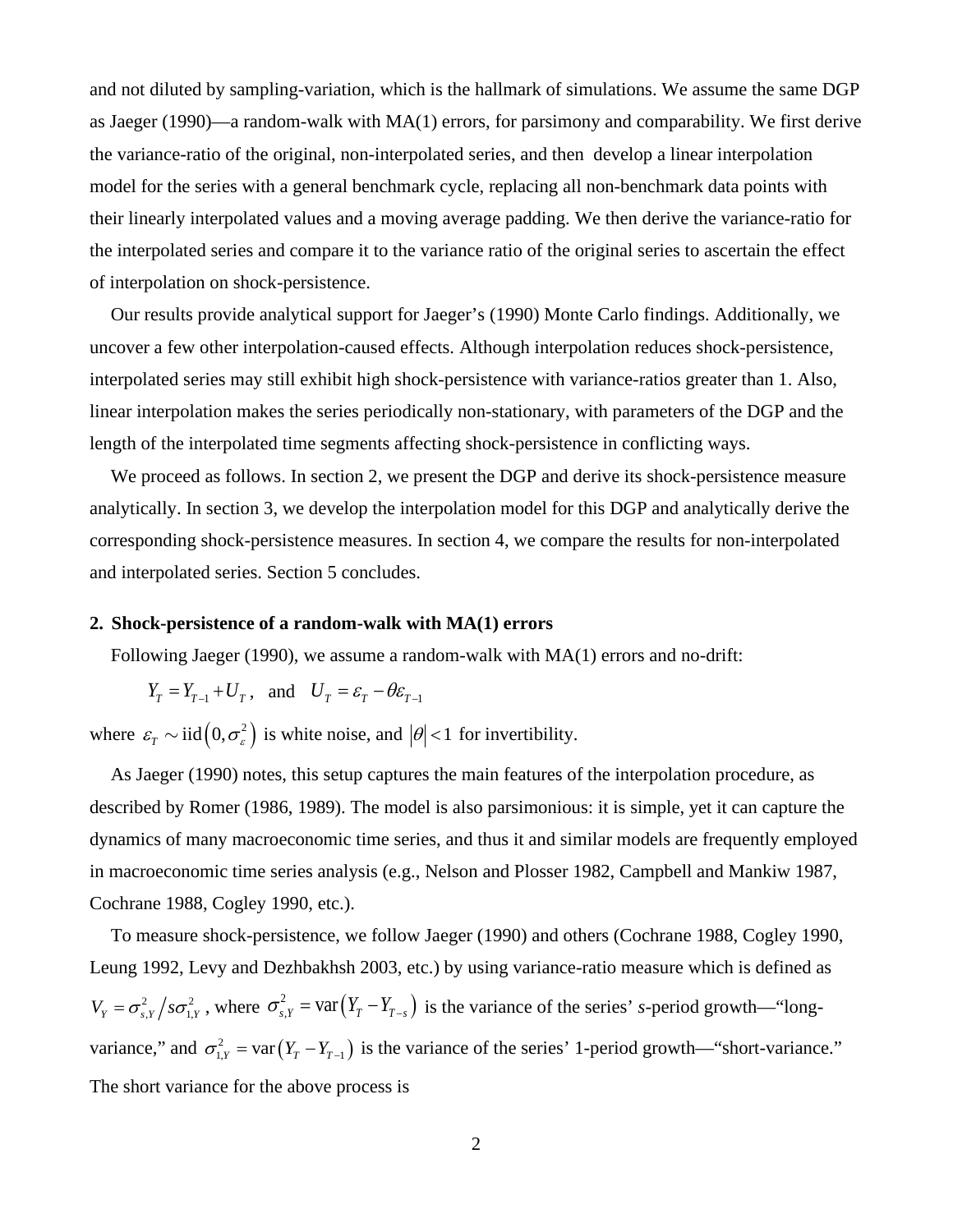$$
\sigma_{1,Y}^2 = \text{var}(Y_T - Y_{T-1})
$$

$$
= \text{var}(U_T)
$$

$$
= \gamma_0
$$

where  $\gamma_0 = (1 + \theta^2) \sigma_{\varepsilon}^2$ .

The long variance for this process is given by

$$
\sigma_{s,Y}^2 = \text{var}\left(Y_T - Y_{T-s}\right)
$$
  
=  $\text{var}\left(\sum_{j=0}^{s-1} U_{T-j}\right)$   
=  $\sum_{j=0}^{s-1} \text{var}\left(U_{T-j}\right) + 2 \sum_{j=0}^{s-2} \sum_{i=j}^{s-2} \text{cov}\left(U_{T-j}, U_{T-i-1}\right)$   
=  $s\gamma_0 + 2(s-1)\gamma_1 + 2(s-2)\gamma_2 + 2(s-3)\gamma_3 + \dots + 2\gamma_{s-1}$   
=  $s\gamma_0 + 2(s-1)\gamma_1$   
=  $s\left(1 + \theta^2\right)\sigma_{\varepsilon}^2 - 2(s-1)\theta\sigma_{\varepsilon}^2$ 

where  $\gamma_0$  is given above,  $\gamma_1 = -\theta \sigma_\varepsilon^2$ , and  $\gamma_j = 0$  for  $j \ge 2$ .

The variance-ratio for the original, non-interpolated random walk with MA(1) series, is therefore

$$
V_{Y} = \frac{\sigma_{s,Y}^{2}}{s\sigma_{1,Y}^{2}}
$$
  
= 
$$
\frac{s(1+\theta^{2})\sigma_{\varepsilon}^{2} - 2(s-1)\theta\sigma_{\varepsilon}^{2}}{s(1+\theta^{2})\sigma_{\varepsilon}^{2}}
$$
  
= 
$$
1 + \frac{2(1-s)\theta}{s(1+\theta^{2})}
$$
 (1)

#### **3. Shock-persistence of interpolated random-walk with MA(1) errors**

To model interpolated series, we divide the original time series  $Y_T$  into segments of equal length *s*, drop all but one observation within each segment, and reconstruct the "missing" observations by linearly interpolating the remaining observations. To facilitate the conversion, rewrite  $Y_T$  as  $y_{t,i}$ , where  $t = 0, 1, 2, ...$  and  $i = 1, 2, ..., s$ , where  $s \ge 2$ . Then,  $Y_1 = y_{0,1}$ ,  $Y_2 = y_{0,2}$ , ...,  $Y_s = y_{0,s}$ ,  $Y_{s+1} = y_{1,1}$ , ...,  $Y_{\rm s t+i} = y_{\rm t,i}$ .

In this notation, each period *t* contains *s* sub-periods. For example, *t* and *i* could denote years and quarters with  $s = 4$  (e.g., if quarterly observations are obtained by interpolating annual observations), or decades and years within decades, with  $s = 10$  (e.g. if annual observations are obtained by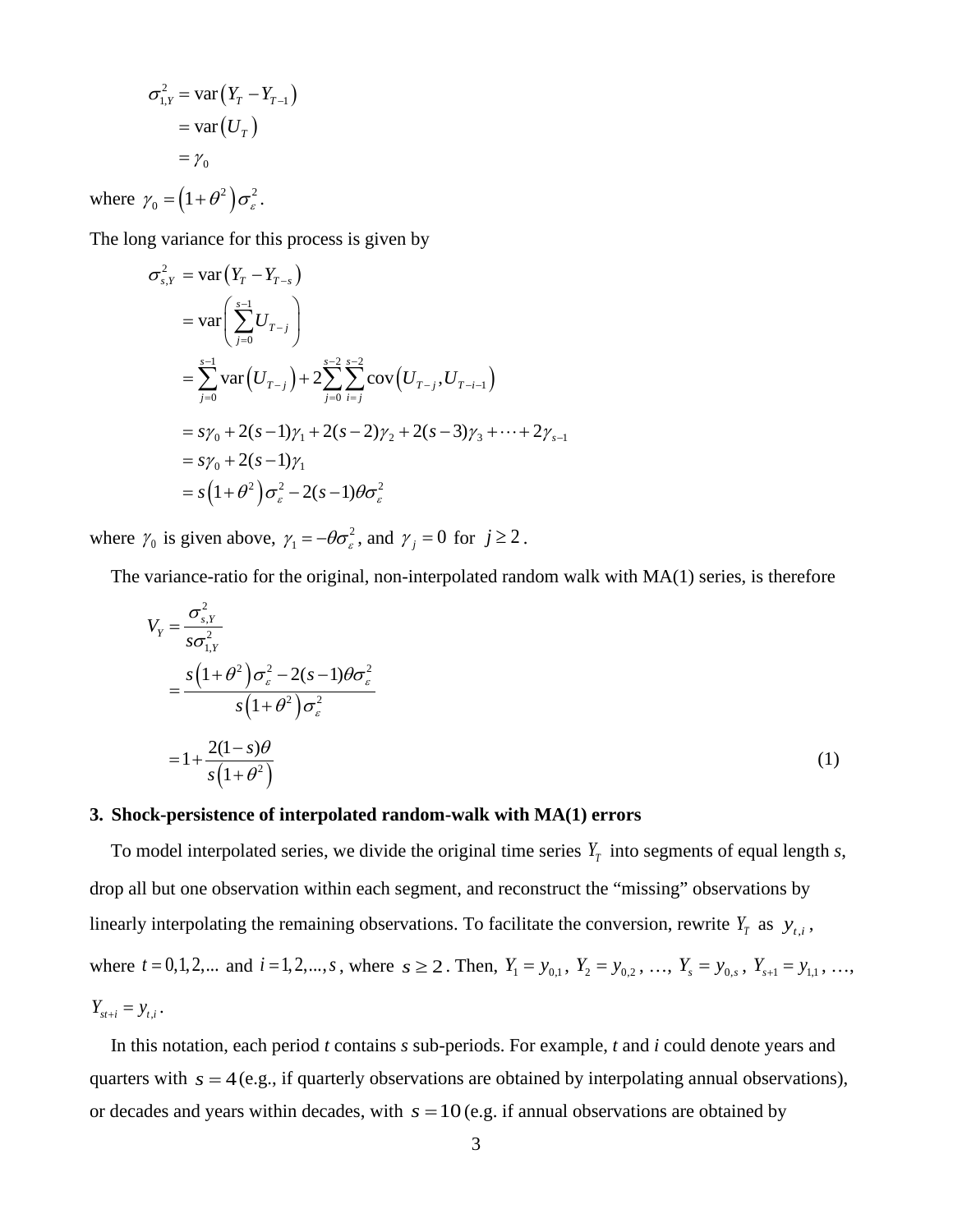interpolating decennial benchmark observations). We thus rewrite the series as

$$
y_{t,i} = y_{t,i-1} + u_{t,i} \text{ with } u_{t,i} = \varepsilon_{t,i} - \theta \varepsilon_{t,i-1},
$$
\n(2)

and

$$
y_{t,s} = y_{t,s-1} + u_{t,s} \quad \text{with} \quad u_{t,s} = \varepsilon_{t,s} - \theta \varepsilon_{t,s-1} \tag{3}
$$

for  $i = 1, 2, \ldots, s$ , where  $\varepsilon_{t,i} \sim \text{iid}\left(0, \sigma_{\varepsilon}^2\right)$  corresponds to  $\varepsilon_T$  the same way that  $y_{t,i}$  corresponds to  $Y_T$ .

Now suppose that in each sub-period only one data-point is observable: the benchmark observation pertaining to the end of the period  $y_{t,s}$ . The remaining  $s-1$  "missing" observations are generated using a segmented linear interpolation. In addition, to account for deviations from trend, the series is padded by adding a moving average component. Here we follow Jaeger (1990) by adding the MA(1) part of the original series  $\varepsilon_{t,i} - \theta \varepsilon_{t,i-1}$  for padding. Thus,

$$
x_{t,i} = \frac{i}{s} y_{t,s} + \frac{s-i}{s} y_{t-1,s} + \left(\varepsilon_{t,i} - \theta \varepsilon_{t,i-1}\right) \psi\left(i \neq s\right)
$$
\n
$$
\tag{4}
$$

where  $x_{i,j}$  is the interpolated series, and  $\psi(g)$  is an indicator function which equals 1 if *g* is true and 0 otherwise, to ensure that MA padding is applied only to the interpolated observations. [4](#page-4-0)

Lagging (4) one-period, we obtain

$$
x_{t,i-1} = \frac{i-1}{s} y_{t,s} + \frac{s-i+1}{s} y_{t-1,s} + \left(\varepsilon_{t,i-1} - \theta \varepsilon_{t,i-2}\right) \psi\left(i \neq 1\right). \tag{5}
$$

One-period difference of the interpolated series equals

$$
x_{t,i} - x_{t,i-1} = \frac{1}{s} (y_{t,s} - y_{t-1,s}) + (\varepsilon_{t,i} - \theta \varepsilon_{t,i-1}) \psi (i \neq s) - (\varepsilon_{t,i-1} - \theta \varepsilon_{t,i-2}) \psi (i \neq 1)
$$
  
= 
$$
\frac{1}{s} [(\varepsilon_{t,1} - \theta \varepsilon_{t-1,s}) + (\varepsilon_{t,2} - \theta \varepsilon_{t,1}) + (\varepsilon_{t,3} - \theta \varepsilon_{t,2}) + \dots + (\varepsilon_{t,s-1} - \theta \varepsilon_{t,s-2}) + (\varepsilon_{t,s} - \theta \varepsilon_{t,s-1})]
$$
  
+ 
$$
[(\varepsilon_{t,i} - \theta \varepsilon_{t,i-1}) \psi (i \neq s)] - [(\varepsilon_{t,i-1} - \theta \varepsilon_{t,i-2}) \psi (i \neq 1)]
$$

Therefore, the short-variance of the interpolated series  $\sigma_{1,x}^2$ , as shown in the Appendix, equals:

$$
\sigma_{1,x}^2 = \text{var}\left(x_{t,i} - x_{t,i-1}\right) \\
= \left(\frac{\sigma_{\varepsilon}^2}{s^2}\right) \left[ s\left(1+\theta^2\right) \left(2s-1\right) + 2\theta \left(s^2 - 3s + 1\right) \right] \tag{6}
$$

To compute the long-variance of the interpolated series  $\sigma_{s,x}^2$ , we start with *s*-period lag

<span id="page-4-0"></span><sup>&</sup>lt;sup>4</sup> In benchmark periods, the original and the interpolated series coincide by construction. i.e., in (4),  $x_{i,i} = y_{i,i}$  when  $i = s$ .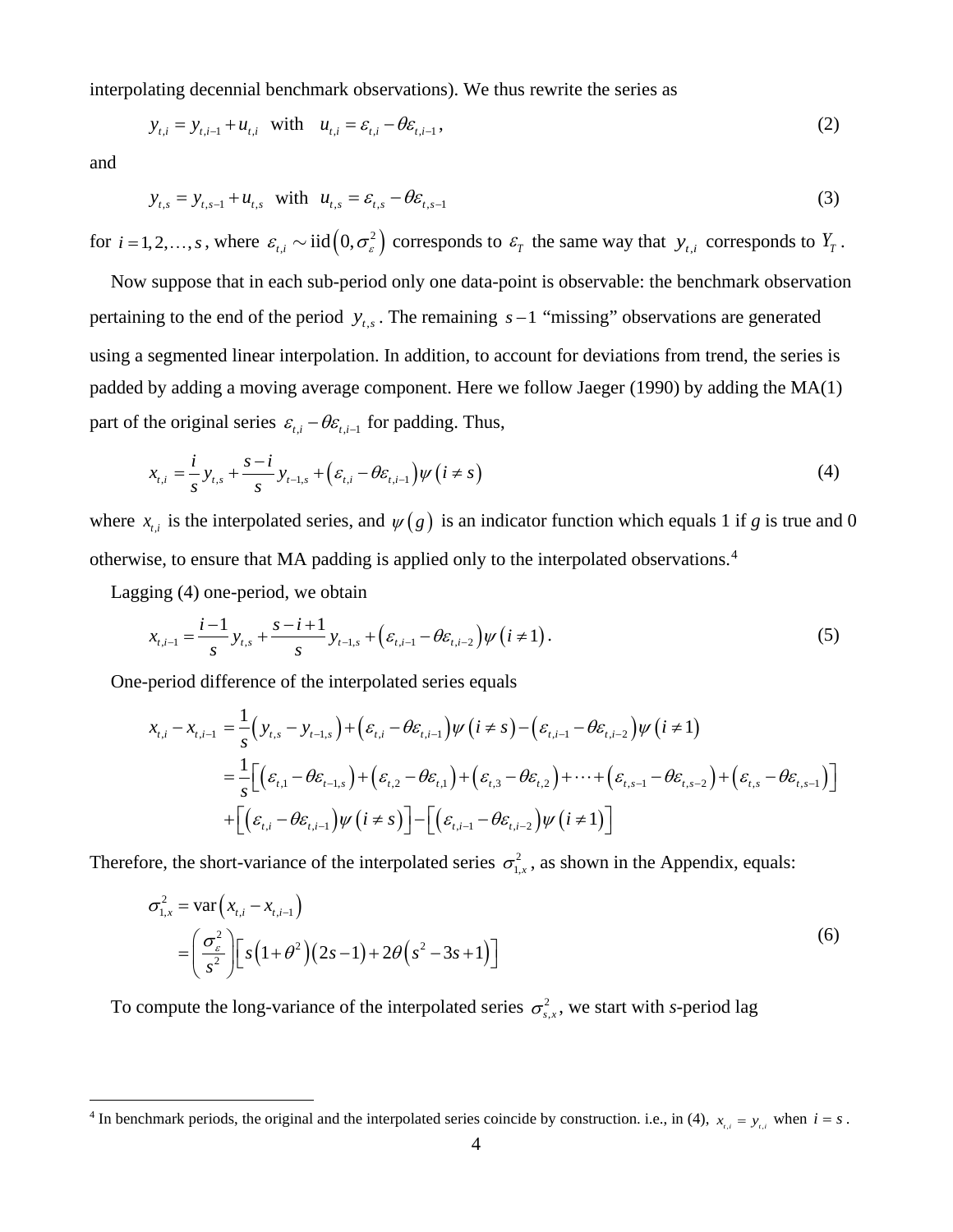$$
y_{t-1,s} = y_{t-2,s} + \sum_{j=1}^{s} u_{t-1,j} \tag{7}
$$

Then, the interpolated series equals

$$
x_{t,i} = \frac{i}{s} y_{t,s} + \frac{s - i}{s} y_{t-1,s} + (\varepsilon_{t,i} - \theta \varepsilon_{t,i-1}) \psi (i \neq s)
$$
  
=  $\frac{i}{s} \left( y_{t-1,s} + \sum_{j=1}^{s} u_{t,j} \right) + \frac{s - i}{s} y_{t-1,s} + (\varepsilon_{t,i} - \theta \varepsilon_{t,i-1}) \psi (i \neq s)$   
=  $y_{t-1,s} + \frac{i}{s} \sum_{j=1}^{s} u_{t,j} + (\varepsilon_{t,i} - \theta \varepsilon_{t,i-1}) \psi (i \neq s)$ 

Using  $(7)$ ,  $x_{t,i}$  equals

$$
x_{t,i} = y_{t-2,s} + \sum_{j=1}^{s} u_{t-1,j} + \frac{i}{s} \sum_{j=1}^{s} u_{t,j} + (\varepsilon_{t,i} - \theta \varepsilon_{t,i-1}) \psi (i \neq s)
$$
 (8)

Lagging (8), we obtain

$$
x_{t-1,i} = y_{t-2,s} + \frac{i}{s} \sum_{j=1}^{s} u_{t-1,j} + (\varepsilon_{t-1,i} - \theta \varepsilon_{t-1,i-1}) \psi (i \neq s)
$$
\n(9)

Using (8) and (9), the long difference of the interpolated series equals

$$
x_{t,i} - x_{t-1,i} = \left(\frac{s-i}{s}\right) \sum_{j=1}^{s} u_{t-1,j} + \left(\frac{i}{s}\right) \sum_{j=1}^{s} u_{t,j} + \left(\varepsilon_{t,i} - \theta \varepsilon_{t,i-1} - \varepsilon_{t-1,i} + \theta \varepsilon_{t-1,i-1}\right) \psi\left(i \neq s\right)
$$
  
\n
$$
= \left(\frac{s-i}{s}\right) \Big[ \left(\varepsilon_{t-1,1} - \theta \varepsilon_{t-2,s}\right) + \left(\varepsilon_{t-1,2} - \theta \varepsilon_{t-1,1}\right) + \left(\varepsilon_{t-1,3} - \theta \varepsilon_{t-1,2}\right) + \cdots
$$
  
\n
$$
+ \left(\varepsilon_{t-1,s-1} - \theta \varepsilon_{t-1,s-2}\right) + \left(\varepsilon_{t-1,s} - \theta \varepsilon_{t-1,s-1}\right) \Big]
$$
  
\n
$$
+ \left(\frac{i}{s}\right) \Big[ \left(\varepsilon_{t,1} - \theta \varepsilon_{t-1,s}\right) + \left(\varepsilon_{t,2} - \theta \varepsilon_{t,1}\right) + \left(\varepsilon_{t,3} - \theta \varepsilon_{t,2}\right) + \cdots
$$
  
\n
$$
+ \left(\varepsilon_{t,s-1} - \theta \varepsilon_{t,s-2}\right) + \left(\varepsilon_{t,s} - \theta \varepsilon_{t,s-1}\right) \Big]
$$
  
\n
$$
+ \left(\varepsilon_{t,i} - \theta \varepsilon_{t,i-1} - \varepsilon_{t-1,i} + \theta \varepsilon_{t-1,i-1}\right) \psi\left(i \neq s\right)
$$

Therefore, the long variance of the interpolated series  $\sigma_{s,x}^2 = \text{var}(x_{t,i} - x_{t-1,i})$ , as shown in the

Appendix, equals

$$
\sigma_{s,x}^{2} = \left(\frac{\sigma_{s}^{2}}{s^{2}}\right) \left[\left(\frac{1+\theta^{2}}{3}\right) \left[\left(2s^{3}+6s^{2}-8s+3\right)+3(2s-4)+3(s+1)\right]\right]
$$

$$
-\left(\frac{\theta}{3}\right) \left(\frac{\sigma_{s}^{2}}{s^{2}}\right) \left[\left(4s^{3}-3s^{2}+2s-3\right)+6(2s-4)+3(s+1)\right]
$$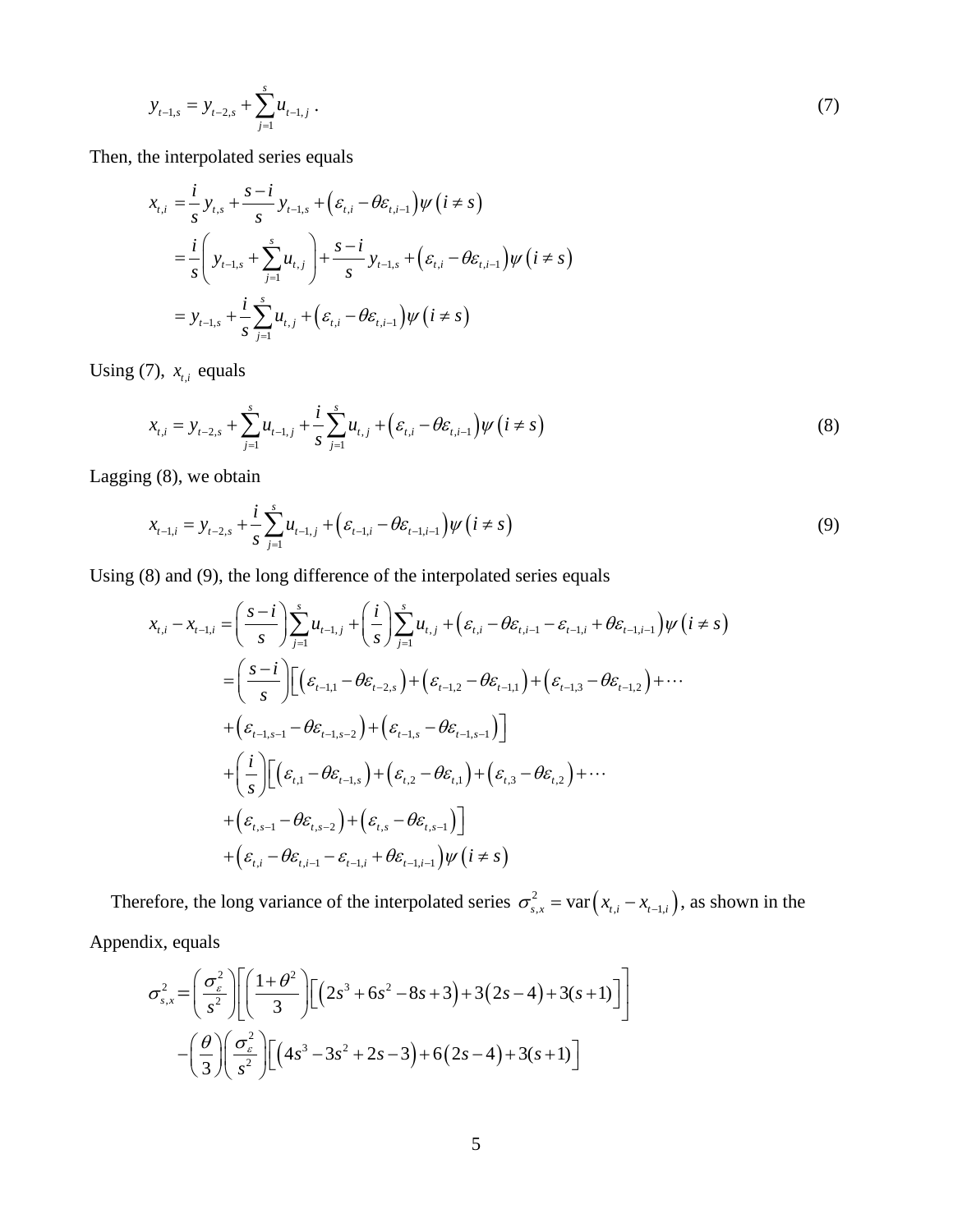$$
= \left(\frac{\sigma_{\varepsilon}^2}{s^2}\right) \left(\frac{1+\theta^2}{3}\right) \left(2s^3+6s^2+s-6\right) - \left(\frac{\sigma_{\varepsilon}^2}{s^2}\right) \left(\frac{\theta}{3}\right) \left(4s^3-3s^2+17s-24\right) \tag{10}
$$

Thus, the variance-ratio for the interpolated series, using (6) and (10) and  $k = s$ , is given by

$$
V_x = \frac{\sigma_{s,x}^2}{s\sigma_{1,x}^2}
$$
  
= 
$$
\frac{\left(\frac{\sigma_{s}^2}{s^2}\right)\left(\frac{1+\theta^2}{3}\right)\left(2s^3+6s^2+s-6\right)-\left(\frac{\sigma_{s}^2}{s^2}\right)\left(\frac{\theta}{3}\right)\left(4s^3-3s^2+17s-24\right)}{s\left(\frac{\sigma_{s}^2}{s^2}\right)\left[s\left(1+\theta^2\right)\left(2s-1\right)+2\theta\left(s^2-3s+1\right)\right]}
$$
  
= 
$$
\frac{\left(1+\theta^2\right)\left(2s^3+6s^2+s-6\right)-\theta\left(4s^3-3s^2+17s-24\right)}{3s^2\left(1+\theta^2\right)\left(2s-1\right)+6s\theta\left(s^2-3s+1\right)}
$$
(11)

### **4. Shock-persistence comparisons for original and interpolated series**

A variance-ratio  $V_Y = \frac{\sigma_{s,Y}^2}{s}$  *so*<sub>1,*y*</sub> smaller than 1, suggests that the long-run component of the series as measured by  $\sigma_{s}^2$ , is stable relative to year-to-year changes as measured by  $\sigma_{1,Y}^2$ .

Shock-persistence for the original series is given by equation (1), where  $s(1+\theta^2) > 0$  because *s* ≥ 2 and  $-1 < \theta < 1$ . The size of  $V_Y$  therefore depends on the sign of  $\theta$ : if  $\theta < 0$ , then  $V_Y > 1$ , and if  $\theta > 0$ , then  $V_y < 1$ . For a random-walk with white noise errors ( $\theta = 0$ ) and no-drift, the variance ratio equals 1 as equation (1) shows. See Table 1 and Figure 1.

Shock-persistence measure for the interpolated series, given by equation (11), depends on the MA parameter  $\theta$  and on the interpolation segment length *s* which in this case also represents the timelength of the long-difference. To identify the impact of interpolation, we examine how shockpersistence varies with the two parameters  $\theta$  and *s*, by numerically evaluating the variance-ratio of both the original and the interpolated series for various values of the parameters.

Table 1 exhibits the results. Several observations are noteworthy. First, variance-ratio of the original random-walk exhibits significant variation with respect to  $\theta$  and *s*, varying from 0.03 (no shockpersistence), to 1.97 (significant shock-persistence). For all values of *s*, variance-ratio declines as  $\theta$ increases. The decline is steeper for larger values of *s*. This directional consistency, however, is not reciprocal. For negative values of  $\theta$ , variance-ratio increases with *s*, but for positive values of  $\theta$ , variance-ratio decreases with *s*. For  $\theta = 0$ , it is 1 for all values of *s*.

Second, the interpolated series has a smaller variance-ratio than the original series for each parameter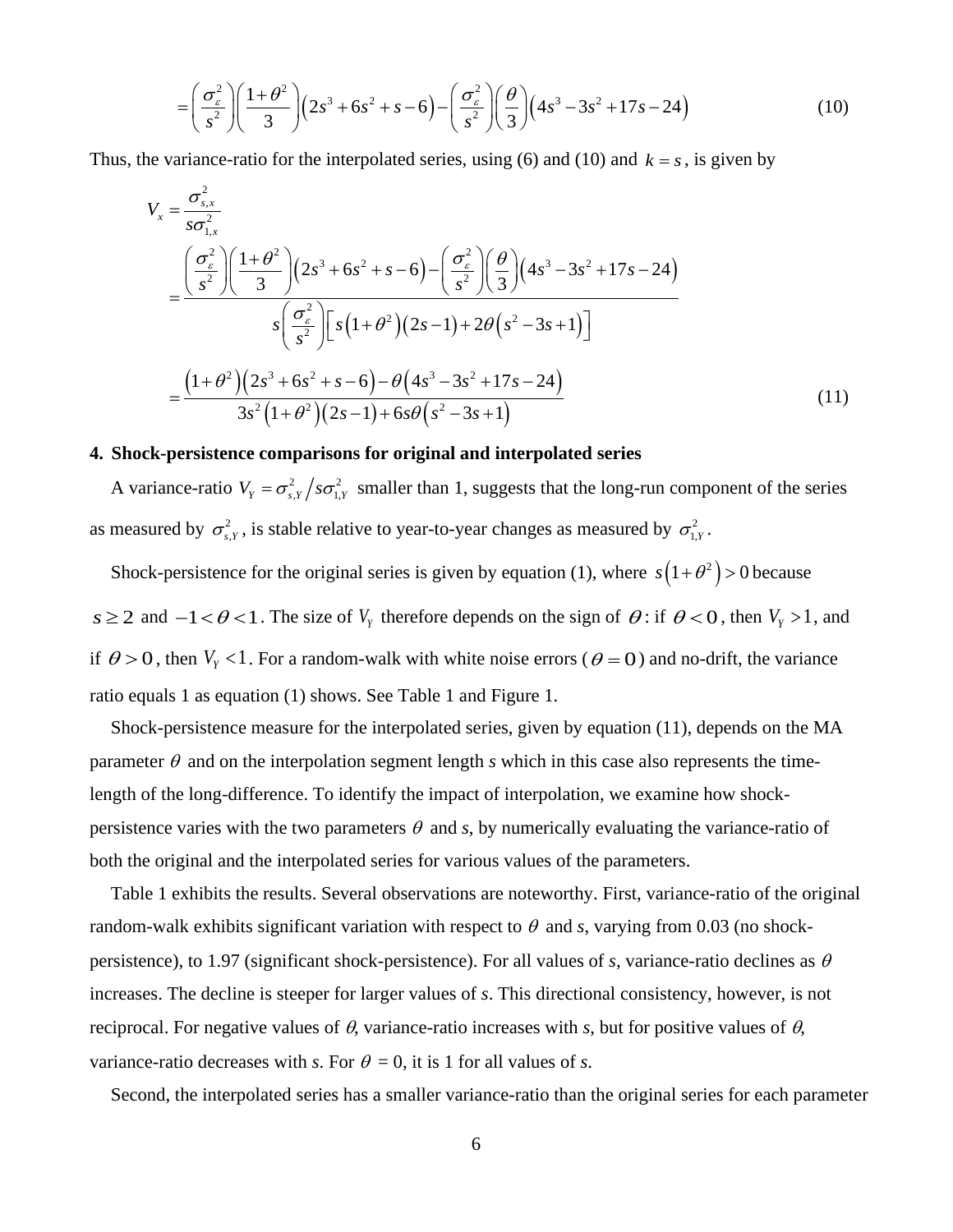value, confirming that interpolation reduces shock-persistence. This finding provides analytical support for Jaeger's (1990) simulation estimates which, as noted, had little inferential value due to large standard errors of these estimates. Jaeger's simulations results reported in Table 1 (last column), and their comparable counterparts from our theoretical work reported in column 4, highlights this point.

Third, while interpolation reduces the shock-persistence of a nonstationary series, the interpolated series may still exhibit significant shock-persistence. Thus, a low shock-persistence cannot be automatically attributed to interpolation. Indeed, Leung (1992) finds that the persistence differences between US and UK, which Jaeger uses to corroborate his findings, hold only for the particular UK output series that Jaeger used (NNP series). Alternative UK series (GDP at market price or factor cost) are similar in terms of shock-persistence to the interpolated prewar US output series. Thus, a low shockpersistence is not a sole artifact of interpolation.

Figure 1 displays the pattern of variance-ratio of the original series as data generating parameter  $\theta$ and interpolation segment *s* change. As the figure shows, the variance-ratio may increase or decrease beyond the reference point of 1 as  $\theta$  varies, if the series is a pure random-walk. The changes are more pronounced at higher values of *s* but more variable with respect to *s* at lower values of *s*. We also observe a prominent symmetry in the behavior of the variance-ratio for positive and negative values of θ, as *s* increases.

Figure 2 displays the pattern of variance-ratio of the interpolated series as we vary the DGP parameter  $\theta$  and the interpolation segment *s*. Here we find that when  $\theta < 0$ , there are smaller changes in variance-ratio away from the reference point of 1 than when  $\theta > 0$ . Moreover, for positive values of θ, variance-ratio drops sharply with *s* at low values of *s*, then it remains steady as *s* increases. There is no symmetry in the behavior the variance ratio of the interpolated series. This is a further indication of the nonuniformity in the effect of linear interpolation on nonstationary series. These patterns reinforce our conclusion that interpolation affects data in complicated ways that go beyond simple rules.

Figure 3 shows the difference between the variance ratios of the original and interpolated series  $V_y - V_x$  as we vary the parameters  $\theta$  and *s*. The difference is higher for negative values of  $\theta$  than for positive values of  $\theta$ . Further, the effect of increase in *s* is relatively sharp for lower values of *s*.

Fourth, as we show in the Appendix, the variance-ratio for the interpolated series exhibits periodic nonstationarity as the underlying moments are conditional on observation index *i*. [5](#page-7-0) Using iterated expectation, we removed this conditionality, and thus eliminated the dependency on individual *i*'s.

<span id="page-7-0"></span><sup>5</sup> Dezhbakhsh and Levy (1994) derive the variance, the covariance, and the autocorrelation functions of linearly interpolated trend-stationary series, and find that they all vary with *i*, which they term "periodic variation."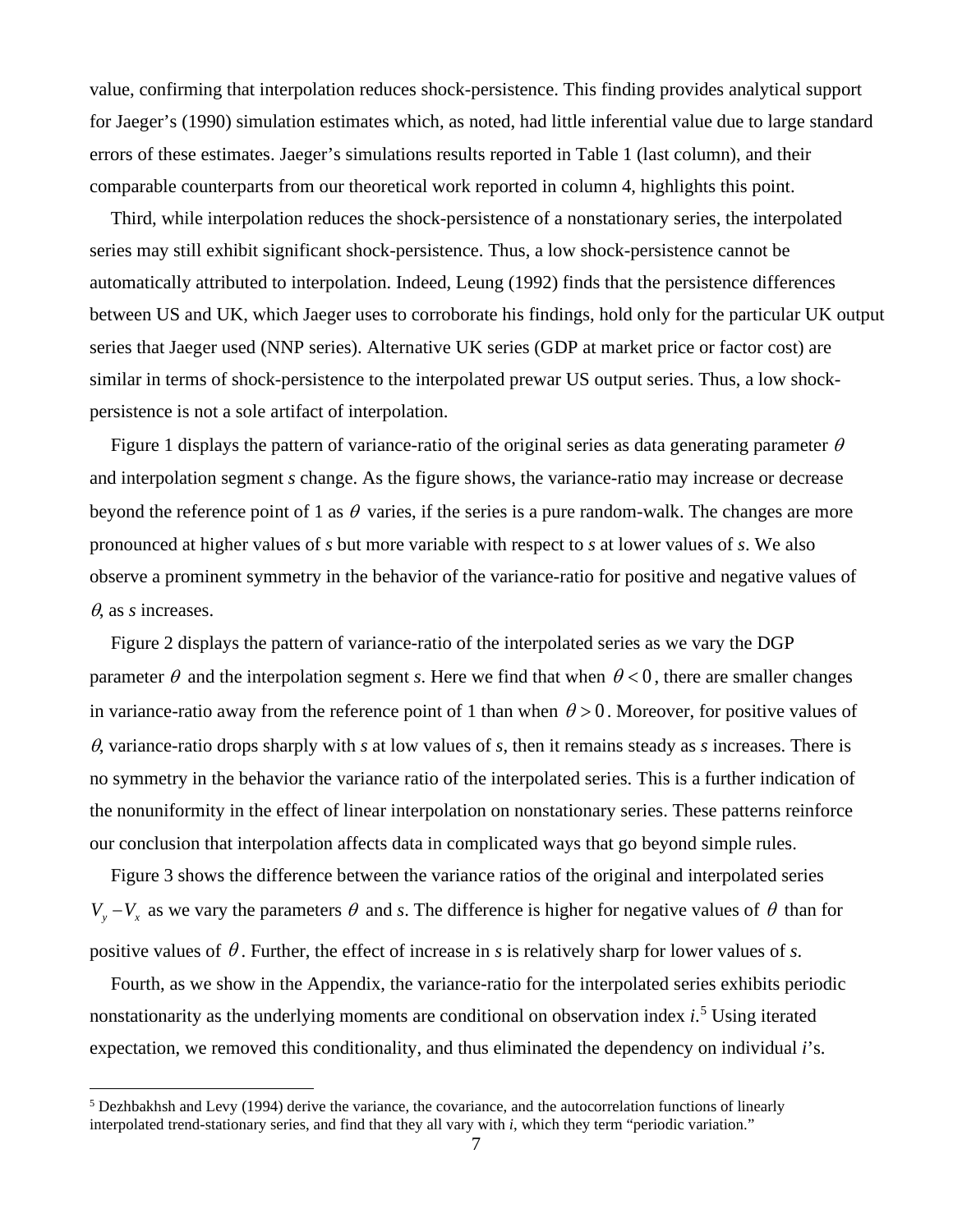However, the presence of *s* in the shock-persistence measures we derive highlights this point.

In closing, we note a subtle statistical point. The variations and changes in the variance ratio parameter due to change in model parameters or interpolation length that we alluded to in the above discussions refer to the actual parameters derived from the DGP or its interpolated form. The sampling variation and uncertainty that comes with any inference about variance ratio parameter would depend on sample size and method of estimation and must not be confounded with the above theoretical results that are derived by changing the underlying model parameters.

#### **5. Concluding Remarks**

Stock and Watson (1986) suggest that linear interpolation of prewar U.S. macroeconomic series is the likely cause of the shock-persistence difference between these series and most European prewar or similar U.S. postwar series. Jaeger's (1990) simulation results is a rare confirmation of this assertion, but the large variations in his simulation-based persistence measures detracts from its inference value. We derive analytically the impact of interpolation on shock-persistence in Jaeger's model, and also go further to uncover a few additional interpolation-caused effects.

Our findings are as follows. First, linear interpolation reduces the shock-persistence of a randomwalk with MA(1) errors, confirming Stock and Watson's (1986) conjecture and Jaeger's (1990) simulation results. Second, however, the interpolated random-walk series, may still exhibit significant shock persistence, with variance-ratio attaining values greater than 1, suggesting that interpolation is not synonymous with low shock persistence. Third, linear interpolation introduces periodic nonstationarity in a series. Fourth, the effect of linear interpolation on shock-persistence depends on the parameters of the underlying DGP as well as on the interpolation segment length.

Overall, our results suggest that using a simple rule to describe the effect of interpolation on shockpersistence would be an overreach even in a simple model such as Jaeger's (1990). That is because the determinants of this effect, which include the DGP parameters, the length of the interpolation segment, and the periodic nonstationarity that interpolation introduces, interact in complex ways. An important implication of this finding is that alternative causes of the difference in the persistence estimates for the U.S. prewar and postwar data merits further investigation.

We suspect that the results we report here are specific to the particular model we study and thus any statements about their generalizability should be made with caution. It is, therefore, important that future work examines the implications of linear interpolation for more general classes of models, and for both stationary and non-stationary series.

8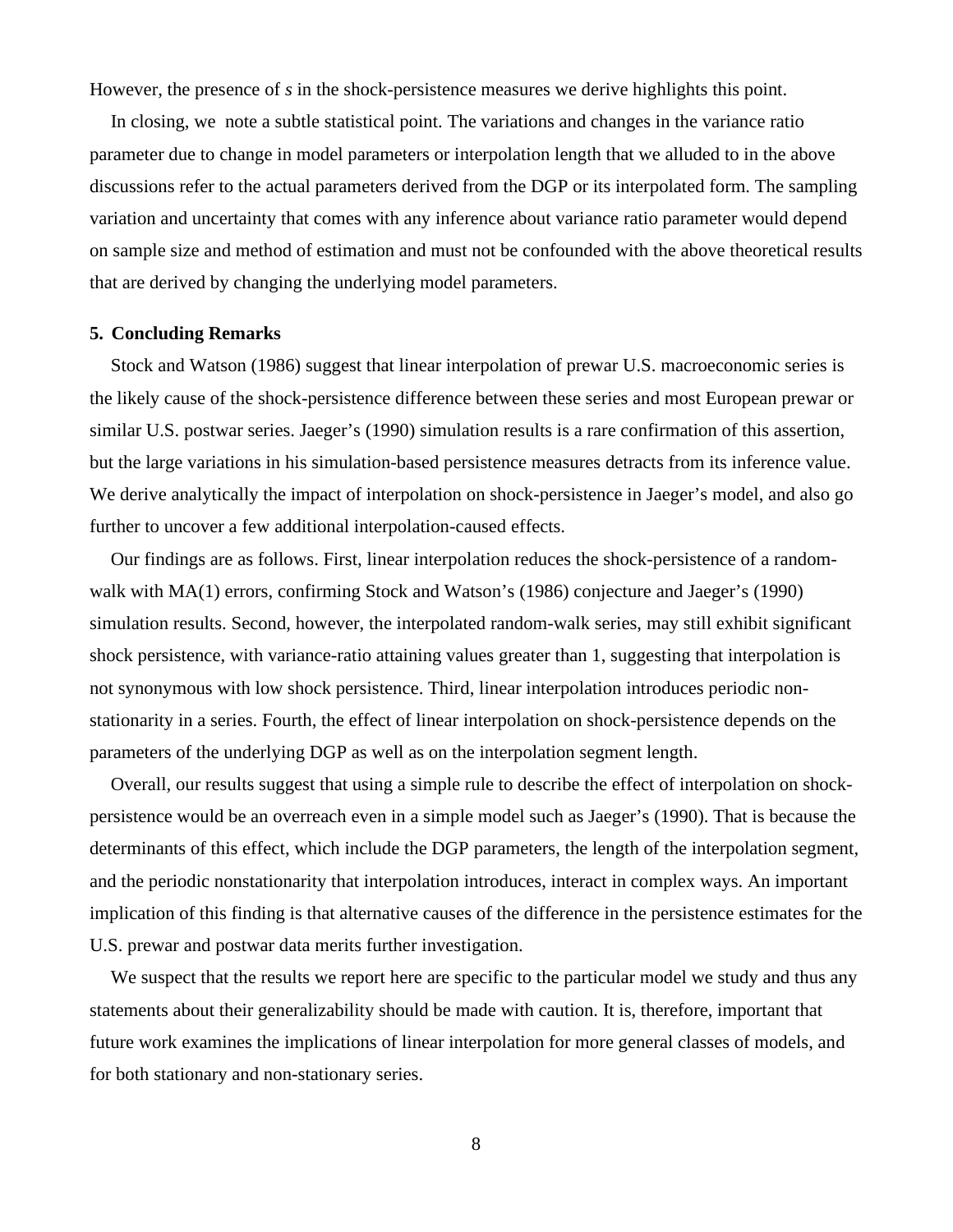#### **References**

- Balke, N., Gordon, R., 1989. The estimation of prewar gross national product: methodology and new evidence. *Journal of Political Economy* 97 (1), 38–92.
- Campbell, J., Mankiw, N., 1987. Are output fluctuations transitory? *Quarterly Journal of Economics* 102, 857–880.
- Cecchetti, S., Lam, P., 1994. Variance-ratio tests: Small-sample properties with an application to international output data. *Journal of Business and Economic Statistics* 12 (2), 177–186.
- Charles, A., Darné, O, 2010. A note on the uncertain trend in US real GNP. Working Paper, HAL-00547737.
- Charles, A., Darné, O., Diebolt, C., 2014. A revision of the US business-cycles chronology, 1790– 1928. *Economics Bulletin* 34 (1), 234–244.
- Cochrane J., 1988. How big is the random walk in GNP? *Journal of Political Economy* 96(5), 893–920.
- Cogley, T, 1990. International evidence on the size of the random walk in output. *Journal of Political Economy* 98 (3), 501–518.
- DeLong, B., Summers, L., 1988. How does macroeconomic policy affect output? *Brookings Papers on Economic Activity* 2, 433–480.
- Dezhbakhsh, H., Levy, D., 1994. Periodic properties of interpolated time series. *Economics Letters* 44, 221–228.
- Ehrmann, M., 2000. Comparing monetary policy transmission across European countries. *Weltwirtschaftliches Archiv* 136 (1), 58–83.
- Franses, P., 2013. Data revisions and periodic properties of macroeconomic data. *Economics Letters* 120, 139–141.
- Friedman, M., Schwartz, A., 1982. Monetary Trends in the US and the UK, NBER.
- Jaeger, A., 1990. Shock persistence and the measurement of prewar output series. *Economics Letters* 34, 333–337.
- Johnston, L., Williamson, S., 2018. The annual real and nominal GDP for the United States, 1790– 1928," [www.measuringworth.com/datasets/usgdp12/sourcegdp.php](http://www.measuringworth.com/datasets/usgdp12/sourcegdp.php) (accessed: Sept. 13, 2018).
- Kaufmann, D., 2020. Is deflation costly after all? The perils of erroneous historical classifications. *Journal of Applied Econometrics* 35(5), 614–628.
- Leung, S., 1992. Changes in the behavior of output in the United Kingdom, 1856–1990. *Economics Letters* 40, 435-444.
- Levy, D., Chen, H., 1994. Estimates of the aggregate quarterly capital stock series for the post-war U.S. economy. *Review of Income and Wealth* 40, 317–349.
- Levy, D., Dezhbakhsh, H., 2003. International evidence on output fluctuation and shock persistence. *Journal of Monetary Economics* 50, 1499–1530.
- Levy, D., Snir, A., Chen, H., Gotler, A., 2020. Not all price endings are created equal: Price points and asymmetric price rigidity. *Journal of Monetary Economics* 110, 33–49.
- Measuring Worth, 2022. Notes on three centuries of UK GDP and seven centuries of English GDP. [https://measuringworth.com/datasets/ukgdp/#,](https://measuringworth.com/datasets/ukgdp/) accessed February 8, 2022.
- Murray, C., Nelson, C., 2000. The uncertain trend in U.S. GDP. Journal of Monetary Economics 46(1), 79–95.
- Nelson, C., Plosser, C., 1982. Trends and random walks in macroeconomic time series. *Journal of*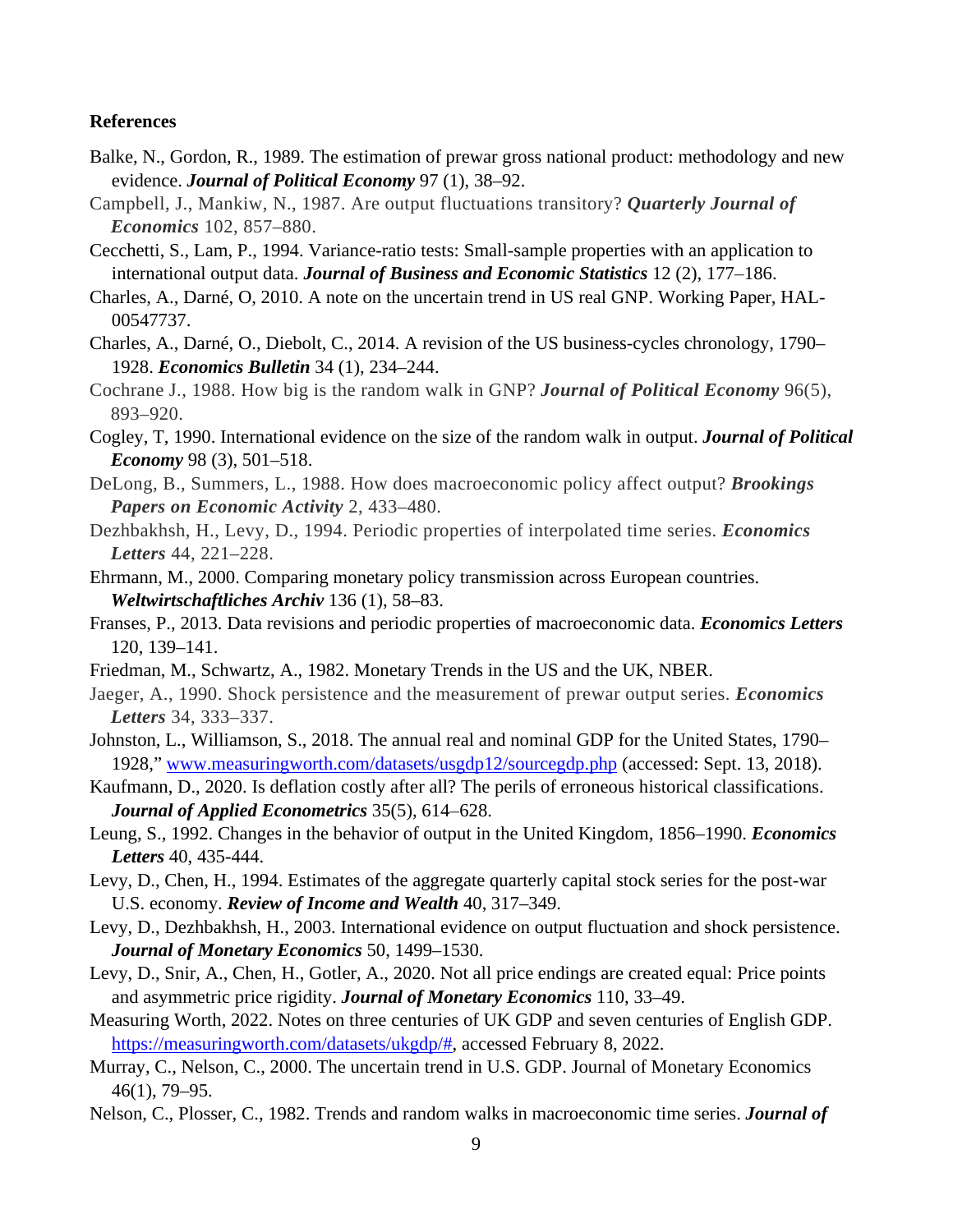*Monetary Economics* 10, 139–162.

- Orlando, G., Zimatore, G., 2018. Recurrence quantification analysis of business cycles. *Chaos, Solitons and Fractals* 110, 82–94.
- Romer, C., 1986. Is the Stabilization of the Postwar Economy a Figment of the Data? *American Economic Review* 76(3), 314–334.
- Romer, C., 1989. The prewar business cycle reconsidered: new estimates of gross national product, 1869–1908. *Journal of Political Economy* 97, l–37.

Stock, J., Watson, M., 1986. Does GNP have a unit root? *Economic Letters* 22, 147–151.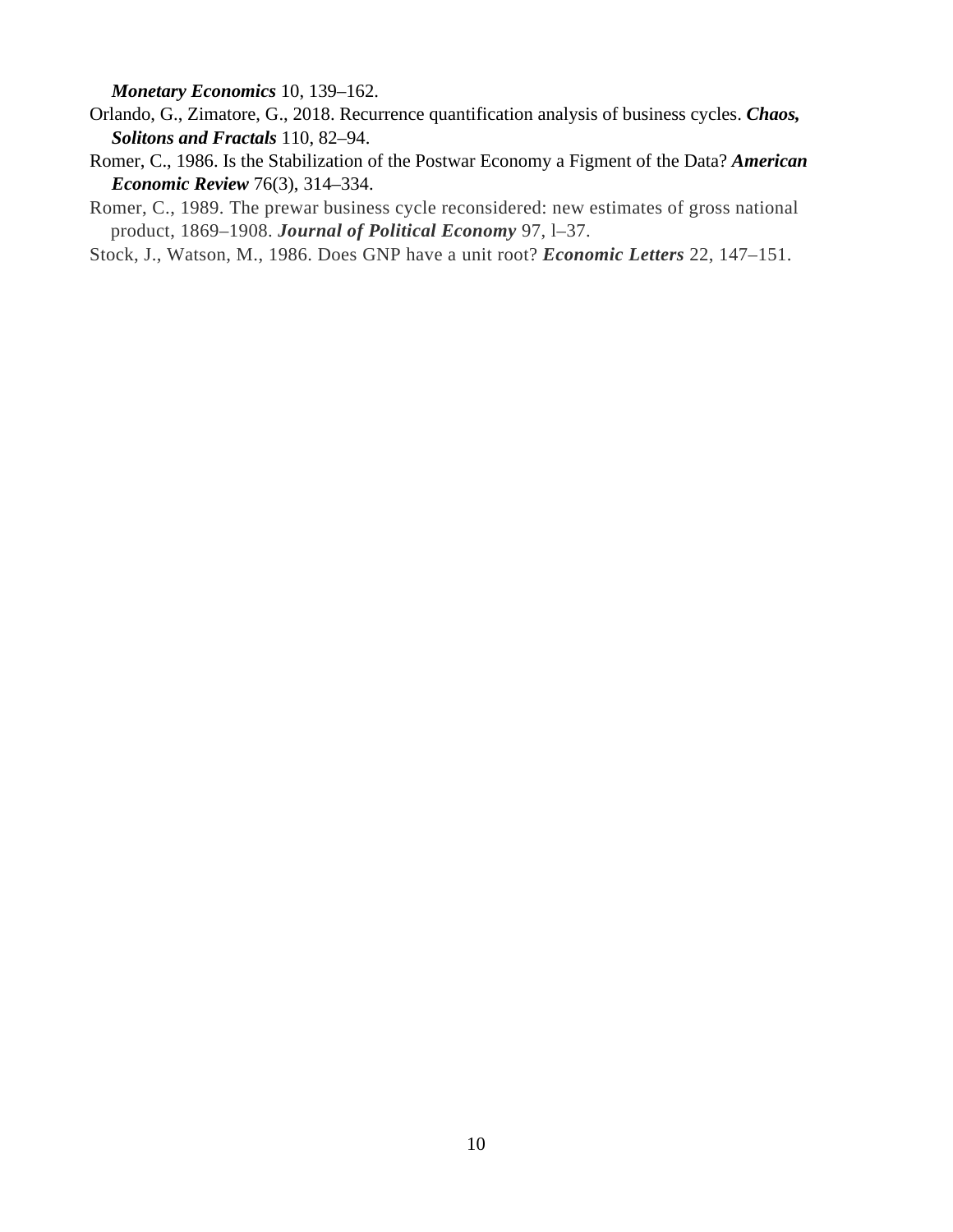### **Table 1**

|                  |              |         |          |          |          |          |          | Jaeger   |
|------------------|--------------|---------|----------|----------|----------|----------|----------|----------|
|                  |              | $s = 5$ | $s = 10$ | $s = 15$ | $s = 20$ | $s = 25$ | $s = 30$ | $s = 10$ |
| $\theta = -0.99$ | Original     | 1.79    | 1.90     | 1.93     | 1.95     | 1.96     | 1.97     |          |
|                  | Interpolated | 1.26    | 1.27     | 1.28     | 1.29     | 1.30     | 1.30     |          |
| $\theta = -0.75$ | Original     | 1.77    | 1.86     | 1.87     | 1.91     | 1.92     | 1.93     |          |
|                  | Interpolated | 1.22    | 1.22     | 1.22     | 1.22     | 1.23     | 1.23     |          |
| $\theta = -0.50$ | Original     | 1.64    | 1.72     | 1.74     | 1.76     | 1.77     | 1.77     | 1.69     |
|                  | Interpolated | 1.09    | 1.04     | 1.02     | 1.01     | 1.01     | 1.01     | 0.98     |
| $\theta = -0.25$ | Original     | 1.38    | 1.42     | 1.44     | 1.45     | 1.45     | 1.45     | 1.37     |
|                  | Interpolated | 0.86    | 0.75     | 0.71     | 0.69     | 0.68     | 0.67     | 0.65     |
| $\theta = 0.00$  | Original     | 1.00    | 1.00     | 1.00     | 1.00     | 1.00     | 1.00     | 0.93     |
|                  | Interpolated | 0.59    | 0.46     | 0.41     | 0.39     | 0.38     | 0.37     | 0.38     |
| $\theta = 0.25$  | Original     | 0.62    | 0.58     | 0.56     | 0.55     | 0.55     | 0.55     | 0.50     |
|                  | Interpolated | 0.38    | 0.25     | 0.22     | 0.19     | 0.19     | 0.18     | 0.16     |
| $\theta = 0.50$  | Original     | 0.36    | 0.28     | 0.25     | 0.24     | 0.23     | 0.23     |          |
|                  | Interpolated | 0.25    | 0.14     | 0.11     | 0.09     | 0.08     | 0.08     |          |
| $\theta = 0.75$  | Original     | 0.23    | 0.14     | 0.10     | 0.09     | 0.08     | 0.07     |          |
|                  | Interpolated | 0.20    | 0.10     | 0.07     | 0.05     | 0.04     | 0.04     |          |
| $\theta = 0.99$  | Original     | 0.20    | 0.10     | 0.07     | 0.05     | 0.04     | 0.03     |          |
|                  | Interpolated | 0.19    | 0.09     | 0.06     | 0.04     | 0.03     | 0.03     |          |

Values of the variance-ratio for the original (non-interpolated) and interpolated series, for different values of <sup>θ</sup> and *s*.

Notes

- 1. The table reports the variance-ratio measures of shock-persistence of the original and interpolated series for the values of *θ* between −0.99 and 0.99, and for the values of *s* between 5 and 30.
- 2. The DGP is random walk with MA(1) errors with parameter *θ* and the length of the long-difference for the variance-ratio *s.*
- 3. The figures in the table were computed using equations (1) and (11), for the original and for the interpolated series, respectively.
- 4. The source of the figures presented in the last column is Jaeger (1990), p. 336, Table 2, column labeled  $k = 10$ .
- 5. The shaded cells indicate comparable figures.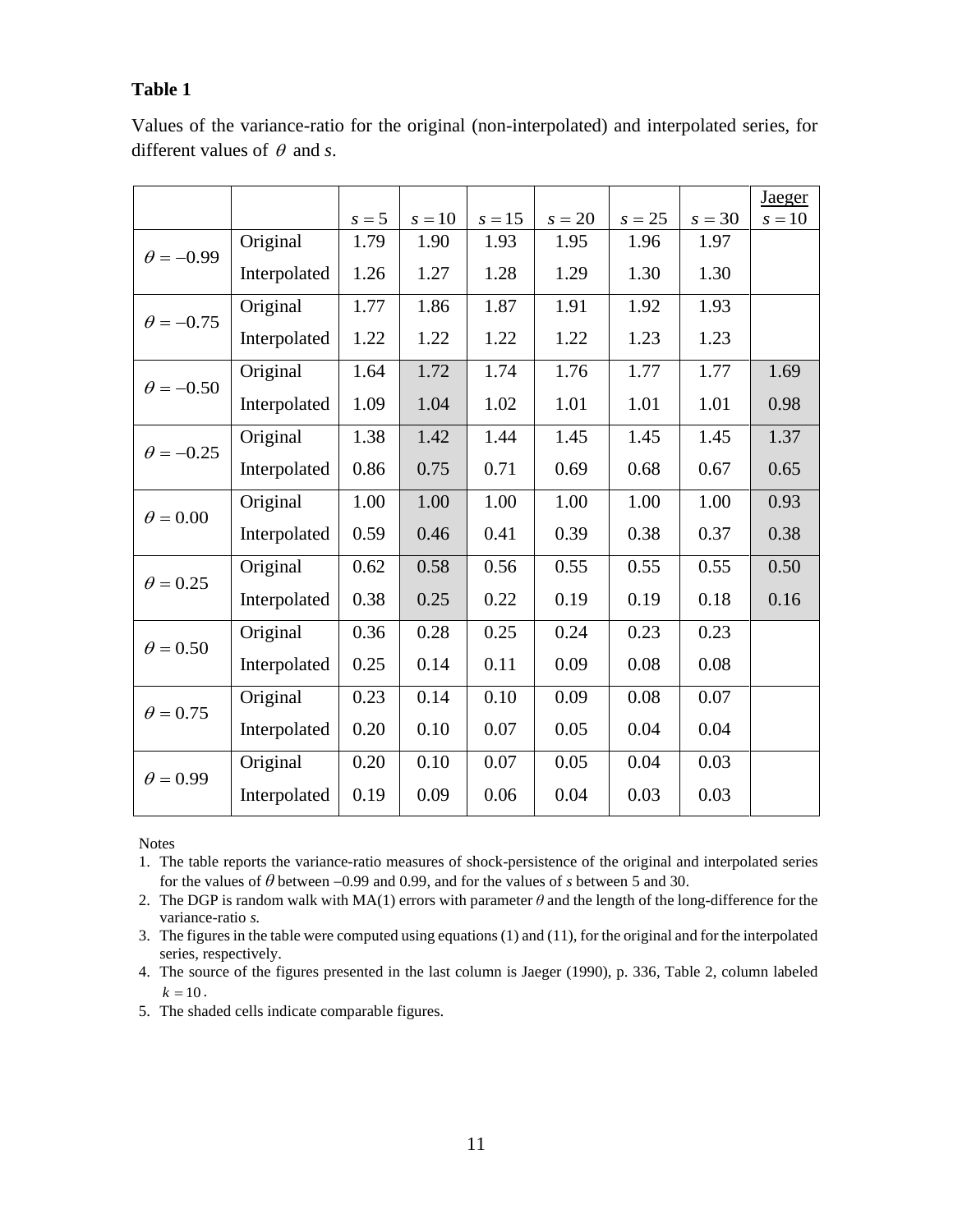

**Fig. 1.** Effects of changing the values of *θ* and *s* on the variance-ratio of the original series

Notes:

1. The figure shows the values of the variance-ratio of the original series  $V_{y}$  given in equation (1), for values

of *θ* between −0.99 and 0.99, and for values of *s* between 3 and 30.

2.The DGP is random walk with MA(1) errors with parameter *θ* and the length of the long-difference for the variance-ratio *s.*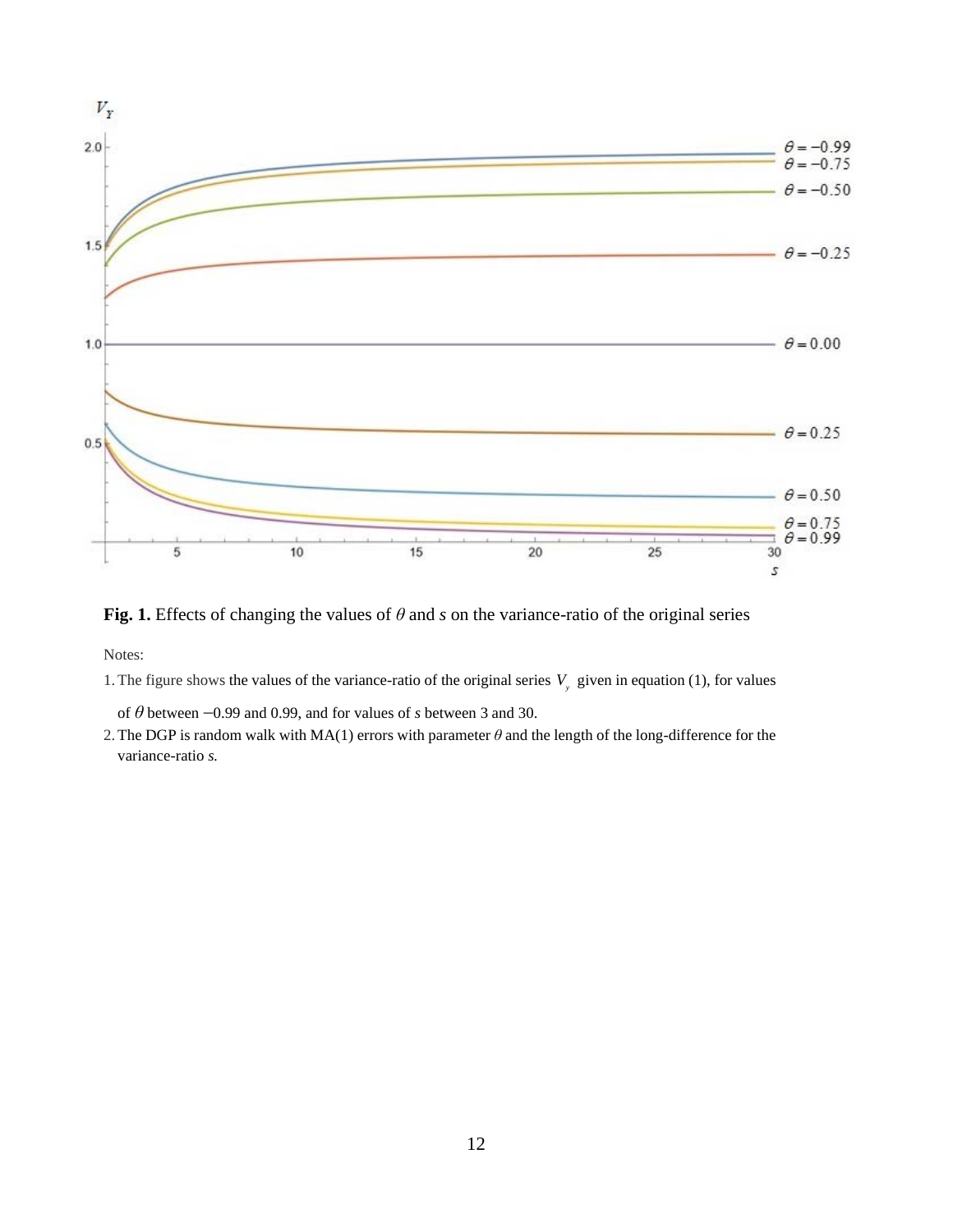

**Fig. 2.** Effects of changing the values of *θ* and *s* on the variance-ratio of the interpolated series

Notes:

The figure shows the values of the variance-ratio of the interpolated series  $V<sub>x</sub>$  given in equation (11). See the notes underneath Figure 1 for more details.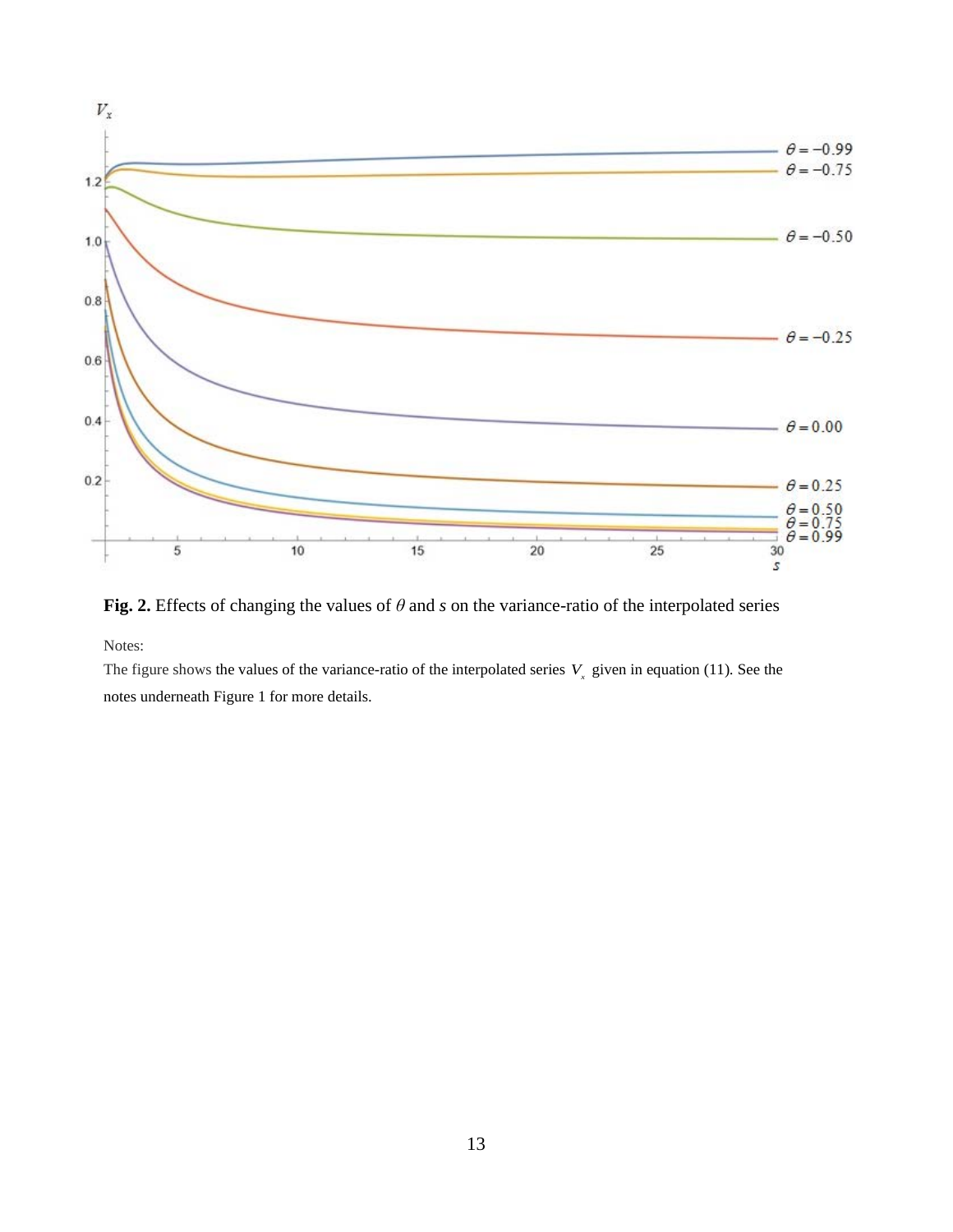

**Fig. 3.** The difference between the values of the variance ratio of the original and interpolated series, for different values of *θ* and *s*

Notes:

The figure shows the difference between the values of the variance-ratio of the original and interpolated series  $V_y - V_x$ . See the notes underneath Figure 1 for more details.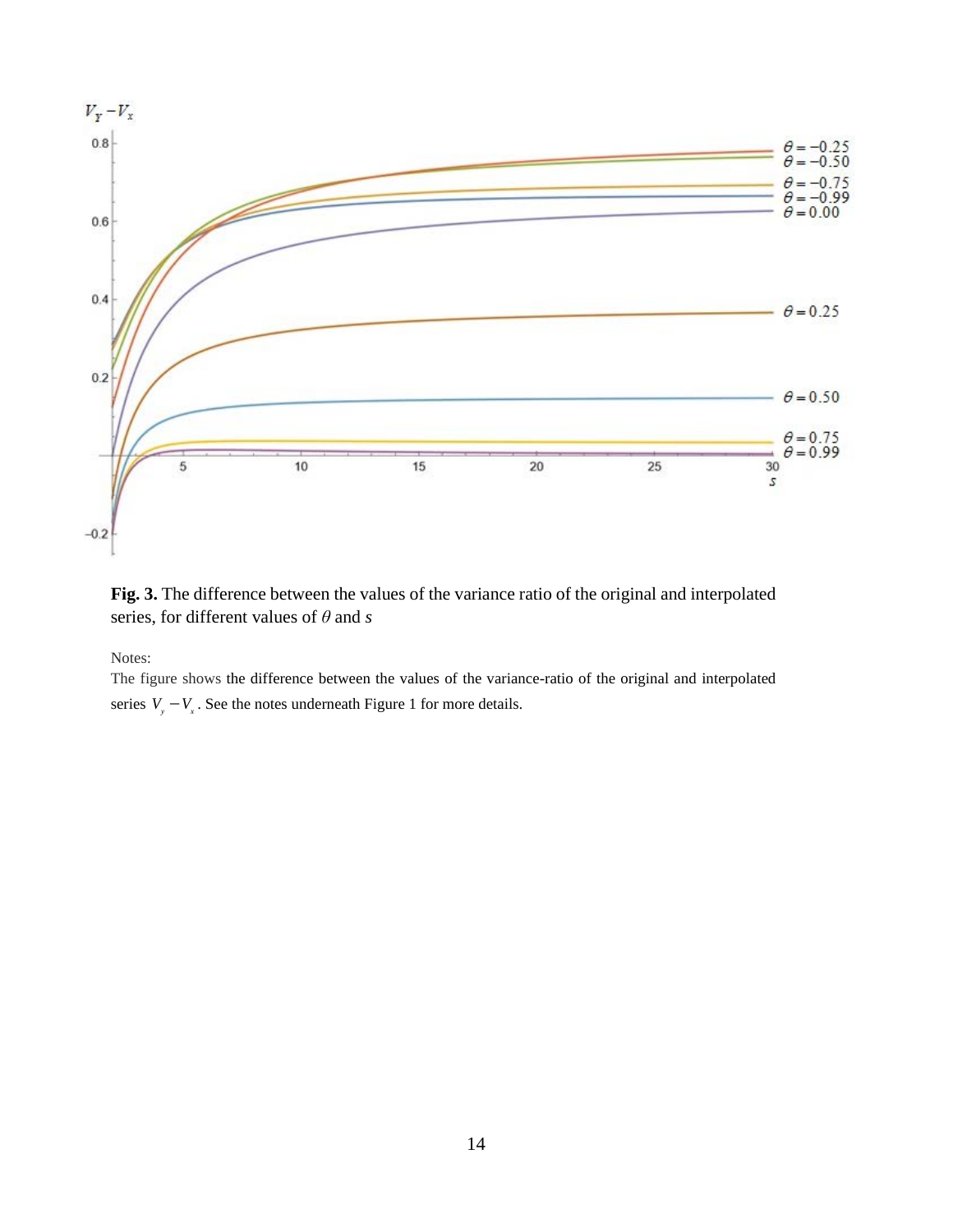# **Online Supplementary Appendix**

**(Not for Publication)**

# **Interpolation and Shock Persistence of Prewar U.S. Macroeconomic Time Series: A Reconsideration**

Hashem Dezhbakhsh Department of Economics, Emory University Atlanta, GA 30322, USA [econhd@emory.edu](mailto:econhd@emory.edu)

Daniel Levy Department of Economics, Bar-Ilan University Ramat-Gan 5290002, ISRAEL, Department of Economics, Emory University Atlanta, GA 30322, USA, Rimini Center for Economic Analysis, ITALY, and International Centre for Economic Analysis, CANADA ISET at TSU, Tbilisi, GEORGIA [Daniel.Levy@biu.ac.il](about:blank)

February 9, 2022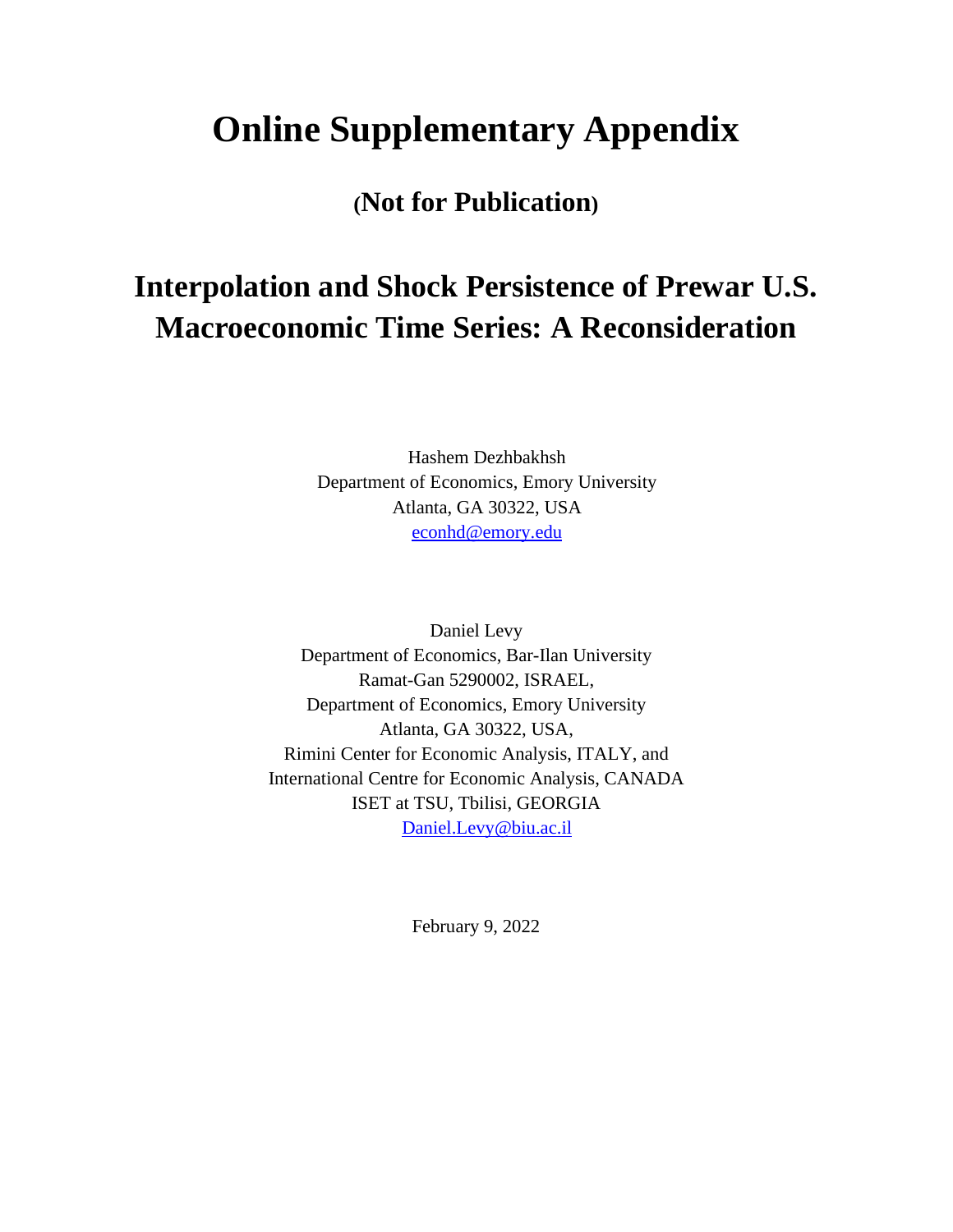To obtain the variance ratio for the interpolated series (section 3 in the paper), we need to find  $\sigma_{1,x}^2 = \text{var}(x_{t,i} - x_{t,i-1})$ , the variance of the series' 1-period growth or the "short variance," and  $\sigma_{s,x}^2 = \text{var}(x_{t,i} - x_{t-1,i})$ , the variance of the series' *s*-period growth or the "long variance."

## **Short Variance**

The short variance, i.e., the variance of the "short difference" can be obtained by taking the variance of the short difference in the interpolated series, as shown below.

$$
\sigma_{1.x}^{2} = \text{var}(x_{t,i} - x_{t,i-1})
$$
\n
$$
= \text{var}[(1/s)(y_{t,s} - y_{t-1,s}) + (\varepsilon_{t,i} - \theta \varepsilon_{t,i-1})\psi(i \neq s) - (\varepsilon_{t,i-1} - \theta \varepsilon_{t,i-2})\psi(i \neq 1)]
$$
\n
$$
= \text{var}[(1/s)[(\varepsilon_{t,1} - \theta \varepsilon_{t-1,s}) + (\varepsilon_{t,2} - \theta \varepsilon_{t,1}) + (\varepsilon_{t,3} - \theta \varepsilon_{t,2}) + L + (\varepsilon_{t,s-1} - \theta \varepsilon_{t,s-2}) + (\varepsilon_{t,s} - \theta \varepsilon_{t,s-1})]\}
$$
\n
$$
+ \text{var}[(\varepsilon_{t,i} - \theta \varepsilon_{t,i-1})\psi(i \neq s)]
$$
\n
$$
+ \text{var}[(\varepsilon_{t,i-1} - \theta \varepsilon_{t,i-2})\psi(i \neq 1)]
$$
\n
$$
+ 2\text{cov}\{[(1/s)[(\varepsilon_{t,1} - \theta \varepsilon_{t-1,s}) + (\varepsilon_{t,2} - \theta \varepsilon_{t,1}) + (\varepsilon_{t,3} - \theta \varepsilon_{t,2}) + L + (\varepsilon_{t,s-1} - \theta \varepsilon_{t,s-2}) + (\varepsilon_{t,s} - \theta \varepsilon_{t,s-1})]\},
$$
\n
$$
[(\varepsilon_{t,i} - \theta \varepsilon_{t,i-1})\psi(i \neq s)]\}
$$
\n
$$
- 2\text{cov}\{[(1/s)[(\varepsilon_{t,1} - \theta \varepsilon_{t-1,s}) + (\varepsilon_{t,2} - \theta \varepsilon_{t,1}) + (\varepsilon_{t,3} - \theta \varepsilon_{t,2}) + L + (\varepsilon_{t,s-1} - \theta \varepsilon_{t,s-2}) + (\varepsilon_{t,s} - \theta \varepsilon_{t,s-1})]\},
$$
\n
$$
[(\varepsilon_{t,i-1} - \theta \varepsilon_{t,i-2})\psi(i \neq 1)]\}
$$
\n
$$
+ 2\text{cov}\{[(\varepsilon_{t,i} - \theta \varepsilon_{t,i-1})\psi
$$

Applying the definitions of variances and covariances, we obtain

$$
\sigma_{1,x}^{2} = (1/s)^{2} \left\{ \text{var} \left( \varepsilon_{t,1} - \theta \varepsilon_{t-1,s} \right) + \dots + \text{var} \left( \varepsilon_{t,s} - \theta \varepsilon_{t,s-1} \right) + 2E \Big[ \left( \varepsilon_{t,1} - \theta \varepsilon_{t-1,s} \right) \left( \varepsilon_{t,2} - \theta \varepsilon_{t,1} \right) \Big] + \dots + 2E \Big[ \left( \varepsilon_{t,s-1} - \theta \varepsilon_{t,s-2} \right) \left( \varepsilon_{t,s} - \theta \varepsilon_{t,s-1} \right) \Big] \Big\}
$$
  
+ 
$$
\text{var} \Big[ \left( \varepsilon_{t,i} - \theta \varepsilon_{t,i-1} \right) \psi \left( i \neq s \right) \Big]
$$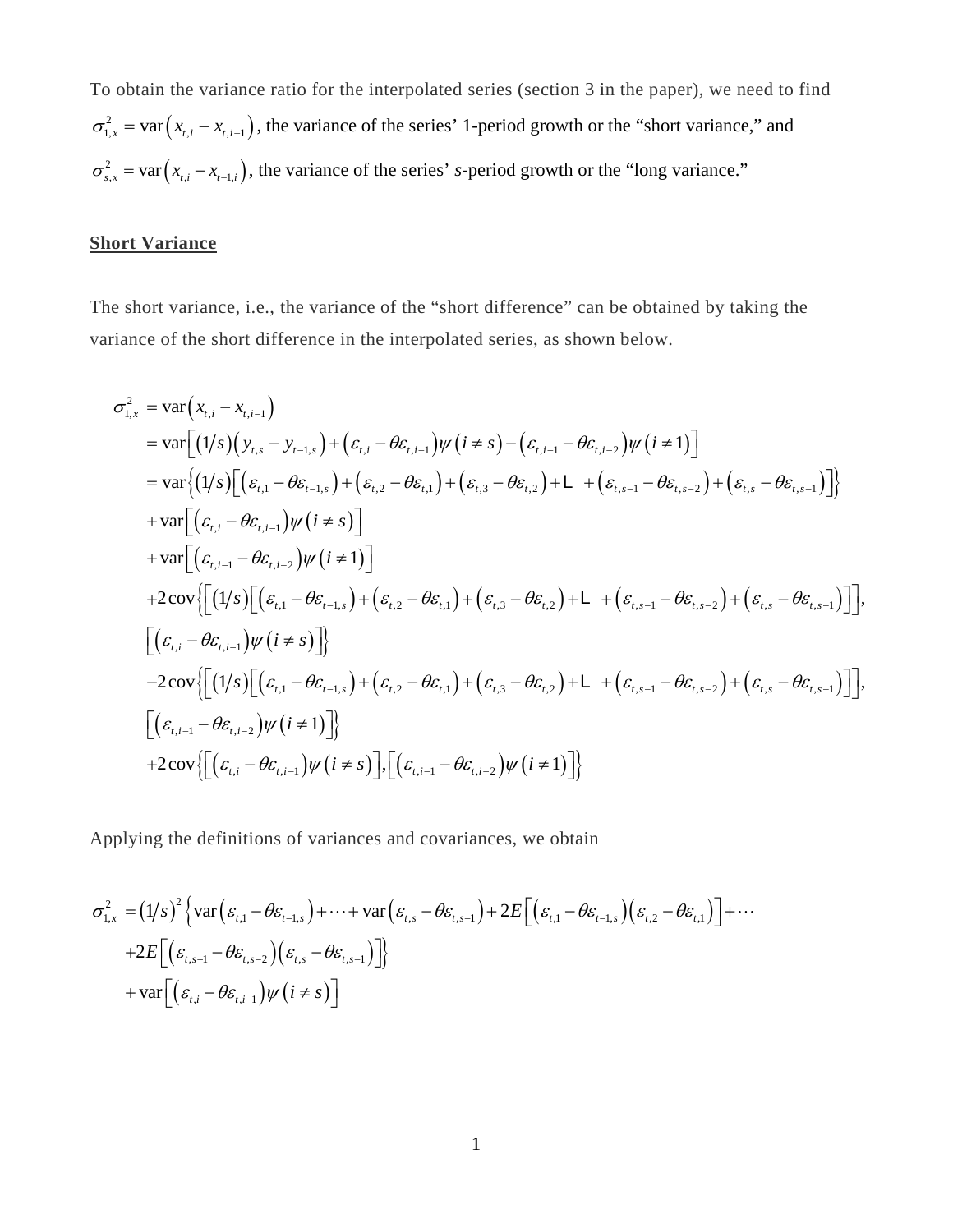$$
+ var \left[ \left( \varepsilon_{t,i-1} - \theta \varepsilon_{t,i-2} \right) \psi \left( i \neq 1 \right) \right]
$$
  
+2cov \left\{ \left[ \left( 1/s \right) \left[ \left( \varepsilon\_{t,1} - \theta \varepsilon\_{t-1,s} \right) + \left( \varepsilon\_{t,2} - \theta \varepsilon\_{t,1} \right) + \left( \varepsilon\_{t,3} - \theta \varepsilon\_{t,2} \right) + \dots + \left( \varepsilon\_{t,s-1} - \theta \varepsilon\_{t,s-2} \right) + \left( \varepsilon\_{t,s} - \theta \varepsilon\_{t,s-1} \right) \right] \right],  

$$
\left[ \left( \varepsilon_{t,i} - \theta \varepsilon_{t,i-1} \right) \psi \left( i \neq s \right) \right] \right\}
$$
  
-2cov \left\{ \left[ \left( 1/s \right) \left[ \left( \varepsilon\_{t,1} - \theta \varepsilon\_{t-1,s} \right) + \left( \varepsilon\_{t,2} - \theta \varepsilon\_{t,1} \right) + \left( \varepsilon\_{t,3} - \theta \varepsilon\_{t,2} \right) + \dots + \left( \varepsilon\_{t,s-1} - \theta \varepsilon\_{t,s-2} \right) + \left( \varepsilon\_{t,s} - \theta \varepsilon\_{t,s-1} \right) \right] \right],  

$$
\left[ \left( \varepsilon_{t,i-1} - \theta \varepsilon_{t,i-2} \right) \psi \left( i \neq 1 \right) \right] \right\}
$$
  
+2cov \left\{ \left[ \left( \varepsilon\_{t,i} - \theta \varepsilon\_{t,i-1} \right) \psi \left( i \neq s \right) \right], \left[ \left( \varepsilon\_{t,i-1} - \theta \varepsilon\_{t,i-2} \right) \psi \left( i \neq 1 \right) \right] \right\}

which can be simplified

$$
\sigma_{1,x}^{2} = (1/s)^{2} \left[ s \left( \sigma_{\varepsilon}^{2} + \theta^{2} \sigma_{\varepsilon}^{2} \right) + (s - 1) \left( -2 \theta \sigma_{\varepsilon}^{2} \right) \right] + \left[ \left( \sigma_{\varepsilon}^{2} + \theta^{2} \sigma_{\varepsilon}^{2} \right) \psi \left( i \neq s \right) \right]
$$
  
+ 
$$
\left[ \left( \sigma_{\varepsilon}^{2} + \theta^{2} \sigma_{\varepsilon}^{2} \right) \psi \left( i \neq 1 \right) \right] + \left[ \left( 2 \theta \sigma_{\varepsilon}^{2} \right) \psi \left( i \neq 1, i \neq s \right) \right]
$$
  
+ 
$$
\left[ \left( \frac{2 \sigma_{\varepsilon}^{2}}{s} - \frac{2 \theta \sigma_{\varepsilon}^{2}}{s} - \frac{2 \theta \sigma_{\varepsilon}^{2}}{s} + \frac{2 \theta^{2} \sigma_{\varepsilon}^{2}}{s} \right) \psi \left( i \neq 1, i \neq s \right) \right]
$$
  
+ 
$$
\left[ \left( \frac{2 \sigma_{\varepsilon}^{2}}{s} - \frac{2 \theta \sigma_{\varepsilon}^{2}}{s} + \frac{2 \theta^{2} \sigma_{\varepsilon}^{2}}{s} \right) \psi \left( i = 1 \right) \right]
$$
  
+ 
$$
\left[ \left( -\frac{2 \sigma_{\varepsilon}^{2}}{s} + \frac{2 \theta \sigma_{\varepsilon}^{2}}{s} - \frac{2 \theta^{2} \sigma_{\varepsilon}^{2}}{s} \right) \psi \left( i = 2 \right) \right]
$$
  
+ 
$$
\left[ \left( -\frac{2 \sigma_{\varepsilon}^{2}}{s} + \frac{2 \theta \sigma_{\varepsilon}^{2}}{s} + \frac{2 \theta \sigma_{\varepsilon}^{2}}{s} - \frac{2 \theta^{2} \sigma_{\varepsilon}^{2}}{s} \right) \psi \left( s \geq i \geq 2 \right) \right]
$$

Collecting terms, we obtain:

$$
\sigma_{1,x}^{2}(i) = \left(\frac{\sigma_{\varepsilon}^{2}}{s^{2}}\right) \left[s\left(1+\theta^{2}\right)-2\left(s-1\right)\theta\right]+\left[\sigma_{\varepsilon}^{2}\left(1+\theta^{2}\right)\psi\left(i\neq s\right)\right]
$$
  
+
$$
\left[\sigma_{\varepsilon}^{2}\left(1+\theta^{2}\right)\psi\left(i\neq 1\right)\right]+\left[\sigma_{\varepsilon}^{2}\left(2\theta\right)\psi\left(i\neq 1,i\neq s\right)\right]
$$
  
+
$$
\left(\frac{\sigma_{\varepsilon}^{2}}{s}\right)\left[\left(2-4\theta+2\theta^{2}\right)\psi\left(i\neq 1,i\neq s\right)\right]+\left(\frac{\sigma_{\varepsilon}^{2}}{s}\right)\left[\left(2-2\theta+2\theta^{2}\right)\psi\left(i=1\right)\right]
$$
  
+
$$
\left(\frac{\sigma_{\varepsilon}^{2}}{s}\right)\left[\left(-2+2\theta-2\theta^{2}\right)\psi\left(i=2\right)\right]+\left(\frac{\sigma_{\varepsilon}^{2}}{s}\right)\left[\left(-2+4\theta-2\theta^{2}\right)\psi\left(s\geq i>2\right)\right]
$$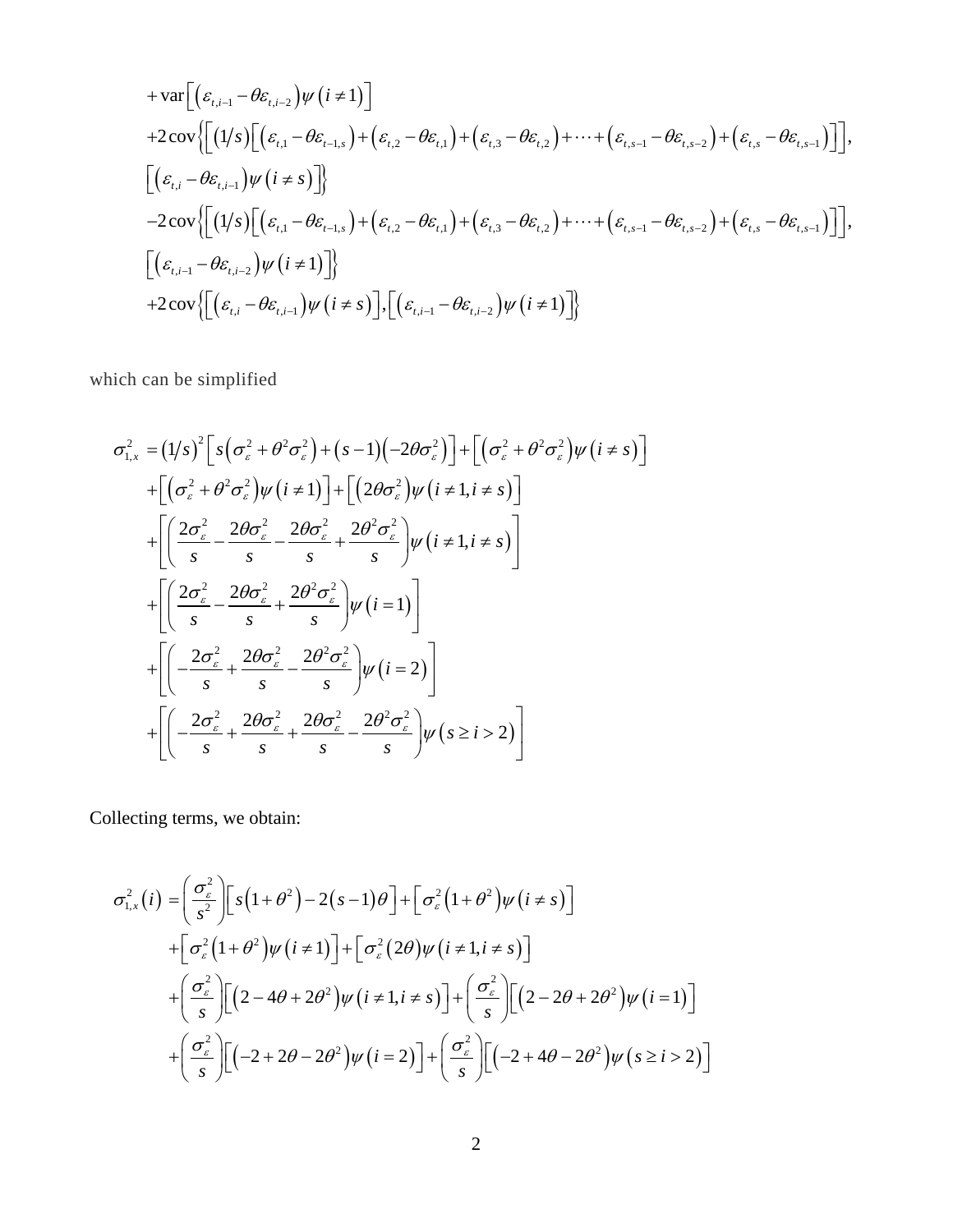Note that the variance depends on *i* which is the index within the interpolation segment. We use the notation  $\sigma_{1,x}^2(i)$  to emphasize the dependence of the short variance of the interpolated series on *i*. This interpolation-caused dependency is referred to as *periodic nonstationarity*. [1](#page-18-0) To remove this conditionality, we integrate *i* out of this equation using the fact that *i* follows a uniform distribution with support [1, 2, …*s*].

Using the summation rules,

$$
\frac{1}{s} \sum_{i=1}^{s} \psi(i \neq 1) = \frac{1}{s} \sum_{i=1}^{s} \psi(i \neq s) = \frac{s-1}{s}
$$
  

$$
\frac{1}{s} \sum_{i=1}^{s} \psi(i = 1) = \frac{1}{s} \sum_{i=1}^{s} \psi(i = 2) = \frac{1}{s}
$$
  

$$
\frac{1}{s} \sum_{i=1}^{s} \psi(i \neq 1, i \neq s) = \frac{1}{s} \sum_{i=1}^{s} \psi(s \geq i > 2) = \frac{s-2}{s}
$$

we obtain

$$
\sigma_{1,x}^{2} = \left(\frac{\sigma_{\varepsilon}^{2}}{s^{2}}\right) \left[ s\left(1+\theta^{2}\right) - 2\left(s-1\right)\theta \right]
$$
  
+  $\sigma_{\varepsilon}^{2} \left[ \left(1+\theta^{2}\right) \left(\frac{s-1}{s}\right) + \left(1+\theta^{2}\right) \left(\frac{s-1}{s}\right) + 2\theta \left(\frac{s-2}{s}\right) \right]$   
+  $\left(\frac{\sigma_{\varepsilon}^{2}}{s}\right) \left[ \left(2-4\theta+2\theta^{2}\right) \left(\frac{s-2}{s}\right) + \left(2-2\theta+2\theta^{2}\right) \left(\frac{1}{s}\right) \right]$   
+  $\left(-2+2\theta-2\theta^{2}\right) \left(\frac{1}{s}\right) + \left(-2+4\theta-2\theta^{2}\right) \left(\frac{s-2}{s}\right) \right]$ 

which is the unconditional short variance of the interpolated series. Simplifying the equation, after collecting terms, we obtain

<span id="page-18-0"></span><sup>&</sup>lt;sup>1</sup> Dezhbakhsh and Levy (1994) derive the variance, the covariance, and the autocorrelation functions of linearly interpolated trend-stationary series, and find that they all vary with *i*, which they term "periodic variation."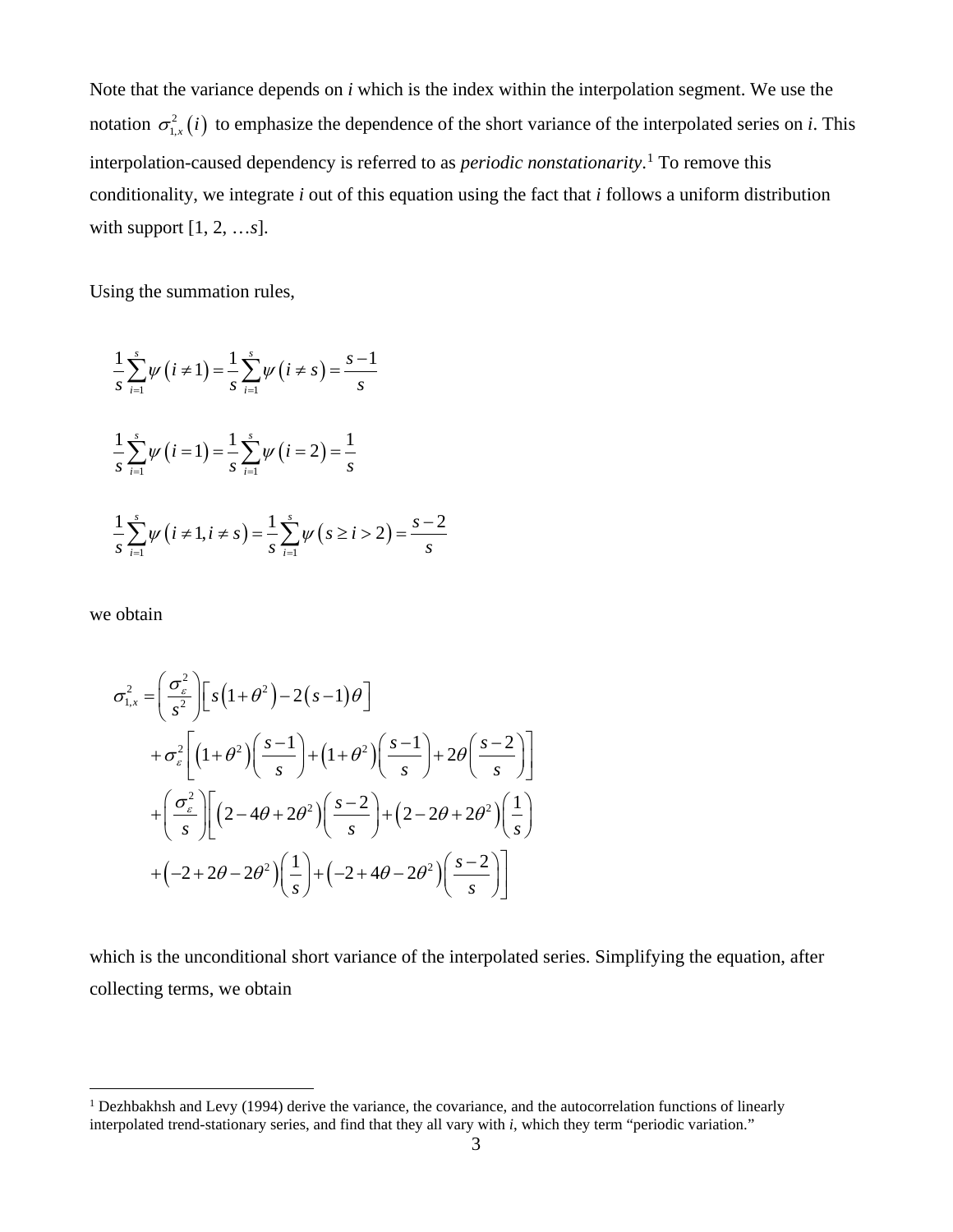$$
\sigma_{1,x}^2 = \left(\frac{\sigma_{\varepsilon}^2}{s^2}\right) \left[s\left(1+\theta^2\right)\left(2s-1\right)+2\theta\left(s^2-3s+1\right)\right]
$$

This is the expression for the short variance that is given in equation (6) in the paper.

## **Long Variance**

The long variance, i.e., the variance of the "long difference" can be obtained by taking the variance of the long difference in the interpolated series, as shown below.

$$
\sigma_{s,x}^{2} = \text{var}\left(x_{t,i} - x_{t-1,i}\right)
$$
\n
$$
= \text{var}\left[\left(\frac{s-i}{s}\right) \sum_{j=1}^{s} u_{t-1,j} + \left(\frac{i}{s}\right) \sum_{j=1}^{s} u_{t,j} + \left(\varepsilon_{t,i} - \theta \varepsilon_{t,i-1} - \varepsilon_{t-1,i} + \theta \varepsilon_{t-1,i-1}\right) \psi\left(i \neq s\right)\right]
$$
\n
$$
= \left(\frac{s-i}{s}\right)^{2} \text{var}\left[\left(\varepsilon_{t-1,1} - \theta \varepsilon_{t-2,s}\right) + \left(\varepsilon_{t-1,2} - \theta \varepsilon_{t-1,1}\right) + \dots + \left(\varepsilon_{t-1,s} - \theta \varepsilon_{t-1,s-1}\right)\right]
$$
\n
$$
+ \left(\frac{i}{s}\right)^{2} \text{var}\left[\left(\varepsilon_{t,i} - \theta \varepsilon_{t-1,s}\right) + \left(\varepsilon_{t,2} - \theta \varepsilon_{t,i}\right) + \dots + \left(\varepsilon_{t,s} - \theta \varepsilon_{t,s-1}\right)\right]
$$
\n
$$
+ \text{var}\left[\left(\varepsilon_{t,i} - \theta \varepsilon_{t,i-1} - \varepsilon_{t-1,i} + \theta \varepsilon_{t-1,i-1}\right) \psi\left(i \neq s\right)\right]
$$
\n
$$
+ 2 \text{cov}\left\{\left(\frac{s-i}{s}\right) \left[\left(\varepsilon_{t-1,1} - \theta \varepsilon_{t-2,s}\right) + \left(\varepsilon_{t-1,2} - \theta \varepsilon_{t-1,1}\right) + \dots + \left(\varepsilon_{t-1,s} - \theta \varepsilon_{t-1,s-1}\right)\right],
$$
\n
$$
\left(\frac{i}{s}\right) \left[\left(\varepsilon_{t,i} - \theta \varepsilon_{t-1,s}\right) + \left(\varepsilon_{t,2} - \theta \varepsilon_{t,i}\right) + \dots + \left(\varepsilon_{t,s} - \theta \varepsilon_{t,s-1}\right)\right]\right\}
$$
\n
$$
+ 2 \text{cov}\left\{\left[\left(s-i\right)/s\right] \left[\left(\varepsilon_{t-1,1} - \
$$

which yields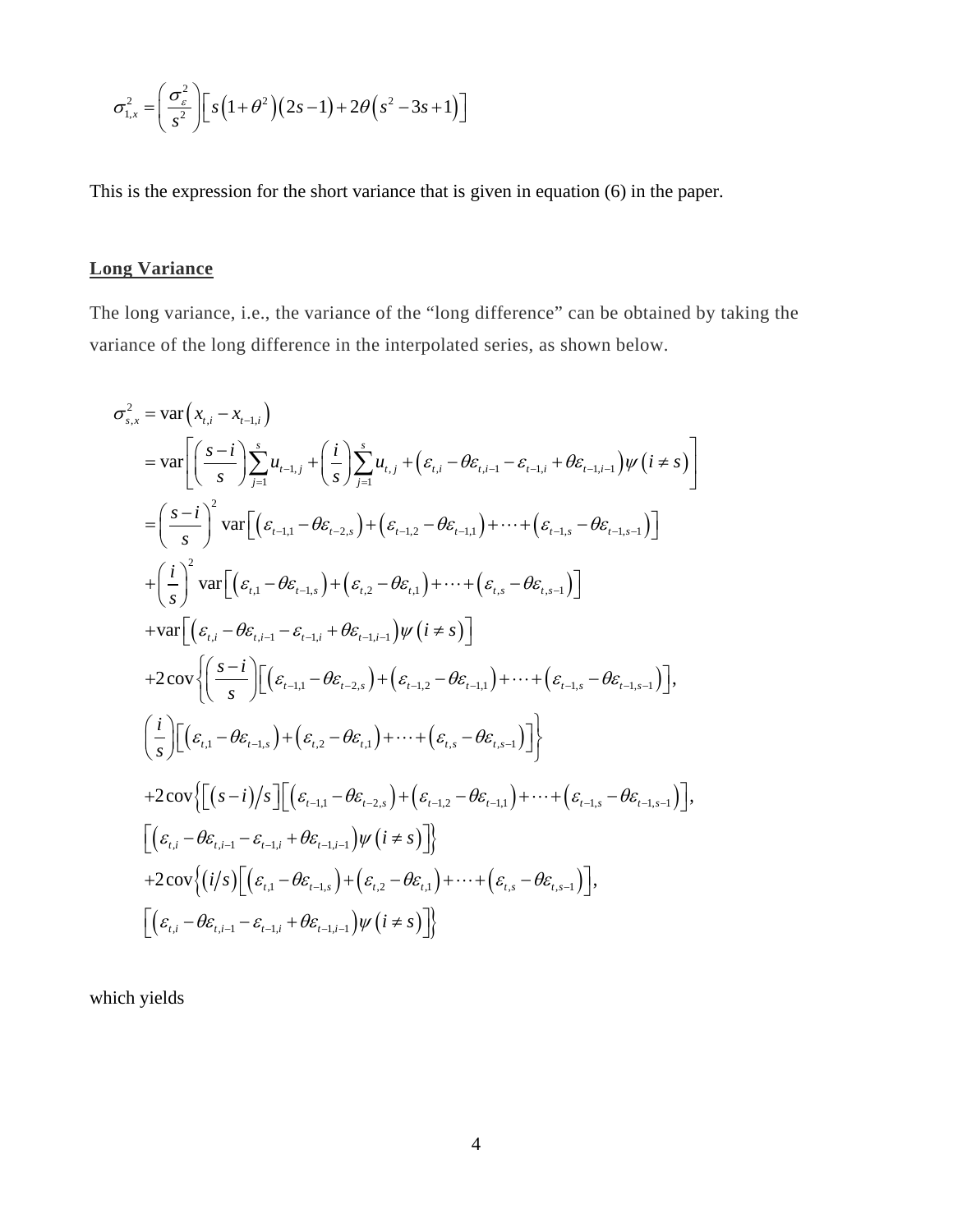$$
\sigma_{s,x}^{2} = \left(\frac{s-i}{s}\right)^{2} \left[s\left(\sigma_{\varepsilon}^{2} + \theta^{2}\sigma_{\varepsilon}^{2}\right) + (s-1)\left(-2\theta\sigma_{\varepsilon}^{2}\right)\right] \n+ \left(\frac{i}{s}\right)^{2} \left[s\left(\sigma_{\varepsilon}^{2} + \theta^{2}\sigma_{\varepsilon}^{2}\right) + (s-1)\left(-2\theta\sigma_{\varepsilon}^{2}\right)\right] \n+ \left[\left(\sigma_{\varepsilon}^{2} + \theta^{2}\sigma_{\varepsilon}^{2} + \sigma_{\varepsilon}^{2} + \theta^{2}\sigma_{\varepsilon}^{2}\right)\psi\left(i \neq s\right)\right] \n+ \left(\frac{s-i}{s}\right)\left(\frac{i}{s}\right)\left(-2\theta\sigma_{\varepsilon}^{2}\right) \n+ \left(\frac{s-i}{s}\right)\left[2\left(-\theta\sigma_{\varepsilon}^{2} - \sigma_{\varepsilon}^{2} + \theta\sigma_{\varepsilon}^{2} - \theta^{2}\sigma_{\varepsilon}^{2}\right)\psi\left(i = 1\right) + 2\left(-\sigma_{\varepsilon}^{2} + 2\theta\sigma_{\varepsilon}^{2} - \theta^{2}\sigma_{\varepsilon}^{2}\right)\psi\left(i \neq 1, i \neq s\right)\right] \n+ \left(\frac{i}{s}\right)\left[2\left(\sigma_{\varepsilon}^{2} - \theta\sigma_{\varepsilon}^{2} + \theta^{2}\sigma_{\varepsilon}^{2}\right)\psi\left(i = 1\right) + 2\left(\sigma_{\varepsilon}^{2} - 2\theta\sigma_{\varepsilon}^{2} + \theta^{2}\sigma_{\varepsilon}^{2}\right)\psi\left(i \neq 1, i \neq s\right)\right]
$$

which after further simplification becomes

$$
\sigma_{s,x}^{2}(i) = \sigma_{s}^{2} \left[ \left( \frac{s-i}{s} \right)^{2} + \left( \frac{i}{s} \right)^{2} \right] \left[ s \left( 1 + \theta^{2} \right) - 2 \left( s - 1 \right) \theta \right]
$$
  
+
$$
\sigma_{\epsilon}^{2} \left( 2 + 2\theta^{2} \right) \left[ \psi \left( i \neq s \right) \right] - 2\sigma_{\epsilon}^{2} \theta i \left( \frac{s-i}{s^{2}} \right)
$$
  
+
$$
\sigma_{\epsilon}^{2} \left( \frac{s-i}{s} \right) \left[ \left( -2 - 2\theta^{2} \right) \psi \left( i = 1 \right) + \left( -2 + 4\theta - 2\theta^{2} \right) \psi \left( i \neq 1, i \neq s \right) \right]
$$
  
+
$$
\sigma_{\epsilon}^{2} \left( \frac{i}{s} \right) \left[ \left( 2 - 2\theta + 2\theta^{2} \right) \psi \left( i = 1 \right) + \left( 2 - 4\theta + 2\theta^{2} \right) \psi \left( i \neq 1, i \neq s \right) \right]
$$

where we use the notation  $\sigma_{s,x}^2(i)$  to emphasize that the long variance of the interpolated series also depends on *i*. Following the same steps as above to remove the conditionality of the long variance on *i*, and using the summation for the indicator functions as we did above in this Appendix, we obtain

$$
\sigma_{s,x}^{2} = \sigma_{\varepsilon}^{2} \left( \frac{s^{2} - 2s\overline{i} + 2\overline{i}^{2}}{s^{2}} \right) \left[ s\left(1 + \theta^{2}\right) - 2\left(s - 1\right)\theta \right]
$$
  
+  $\sigma_{\varepsilon}^{2} \left(2 + 2\theta^{2}\right) \left[ \left(\frac{1}{s}\right) \sum_{i=1}^{s} \psi\left(i \neq s\right) \right] - 2\sigma_{\varepsilon}^{2} \theta \left( \frac{s\overline{i} - \overline{i}^{2}}{s^{2}} \right)$   
+  $\sigma_{\varepsilon}^{2} \left( \frac{s - \overline{i}}{s} \right) \left\{ \left(-2 - 2\theta^{2}\right) \left[ \left(\frac{1}{s}\right) \sum_{i=1}^{s} \psi\left(i = 1\right) \right] + \left(-2 + 4\theta - 2\theta^{2}\right) \left[ \left(\frac{1}{s}\right) \sum_{i=1}^{s} \psi\left(i \neq 1, i \neq s\right) \right] \right\}$   
+  $\sigma_{\varepsilon}^{2} \left( \frac{\overline{i}}{s} \right) \left\{ \left(2 - 2\theta + 2\theta^{2}\right) \left[ \left(\frac{1}{s}\right) \sum_{i=1}^{s} \psi\left(i = 1\right) \right] + \left(2 - 4\theta + 2\theta^{2}\right) \left[ \left(\frac{1}{s}\right) \sum_{i=1}^{s} \psi\left(i \neq 1, i \neq s\right) \right] \right\}$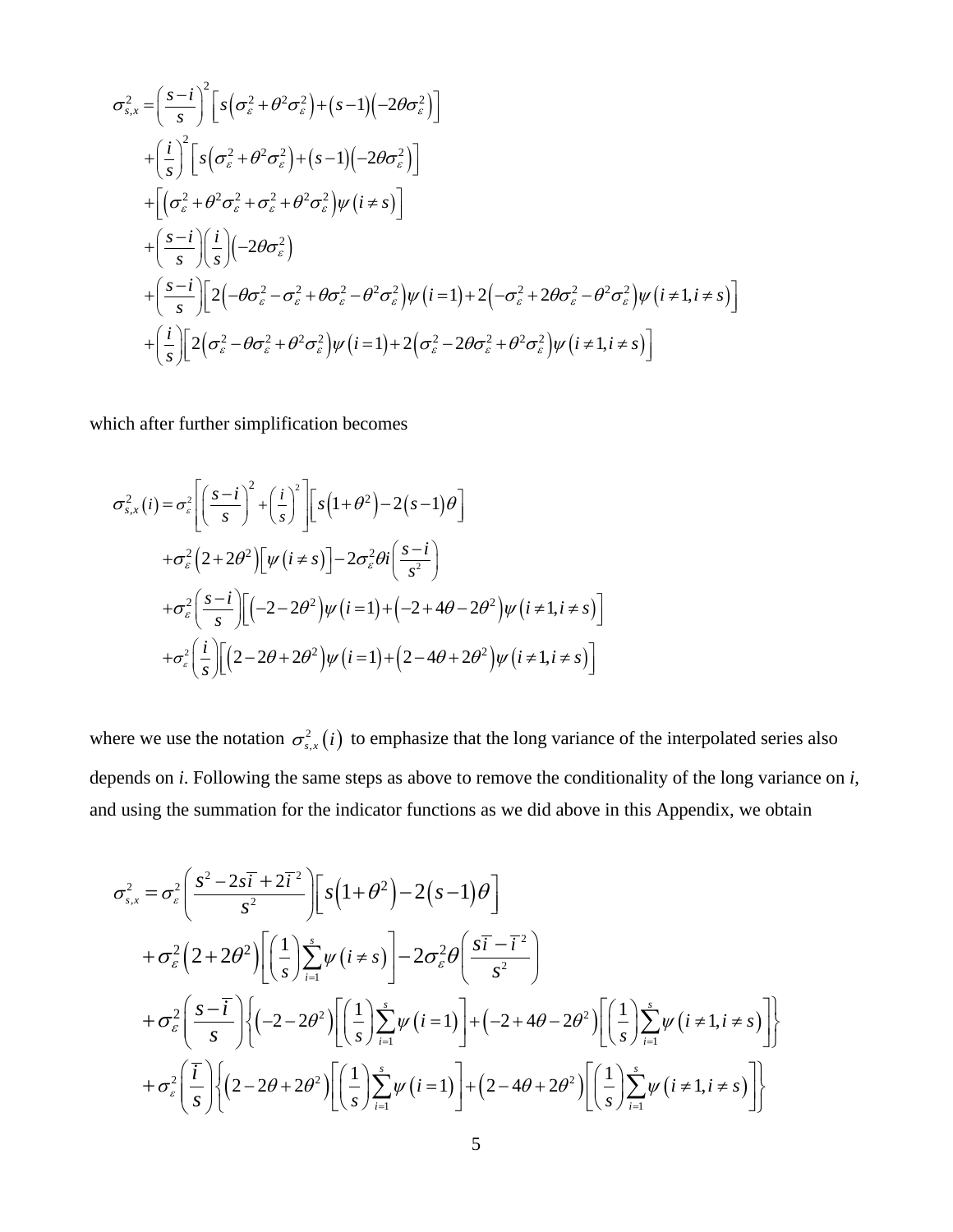where

$$
\overline{i} = \left(\frac{1}{s}\right) \sum_{i=1}^{s} i = \frac{s+1}{2}
$$
 and  $\overline{i}^2 = \left(\frac{1}{s}\right) \sum_{i=1}^{s} i^2 = \frac{(s+1)(2s+1)}{6}$ 

After the substitution, we have

$$
\sigma_{s,x}^{2} = \sigma_{\varepsilon}^{2} \left\{ \frac{s^{2} - 2[s(s+1)/2] + 2[(s+1)(2s+1)/6]}{s^{2}} \right\} \left[ s(1+\theta^{2}) - 2(s-1)\theta \right]
$$
  
+  $\sigma_{\varepsilon}^{2} (2+2\theta^{2}) \left( \frac{s-1}{s} \right) - 2\sigma_{\varepsilon}^{2} \theta \left\{ \frac{s[(s+1)/2] - [(s+1)(2s+1)/6]}{s^{2}} \right\}$   
+  $\sigma_{\varepsilon}^{2} \left\{ \frac{s - [(s+1)/2]}{s} \right\} \left\{ (-2-2\theta^{2}) \left( \frac{1}{s} \right) + (-2+4\theta - 2\theta^{2}) \left( \frac{s-2}{s} \right) \right\}$   
+  $\sigma_{\varepsilon}^{2} \left[ \frac{(s+1)/2}{s} \right] \left\{ (2-2\theta + 2\theta^{2}) \left( \frac{1}{s} \right) + (2-4\theta + 2\theta^{2}) \left( \frac{s-2}{s} \right) \right\}$ 

which, after simplification yields

$$
\sigma_{s,x}^{2} = \left(\frac{\sigma_{\varepsilon}^{2}}{s^{2}}\right) \left(\frac{1+\theta^{2}}{3}\right) \left(2s^{3} + 6s^{2} + s - 6\right) - \left(\frac{\sigma_{\varepsilon}^{2}}{s^{2}}\right) \left(\frac{\theta}{3}\right) \left(4s^{3} - 3s^{2} + 17s - 24\right)
$$

This is the expression for the long variance that is given in equation (10) in the paper.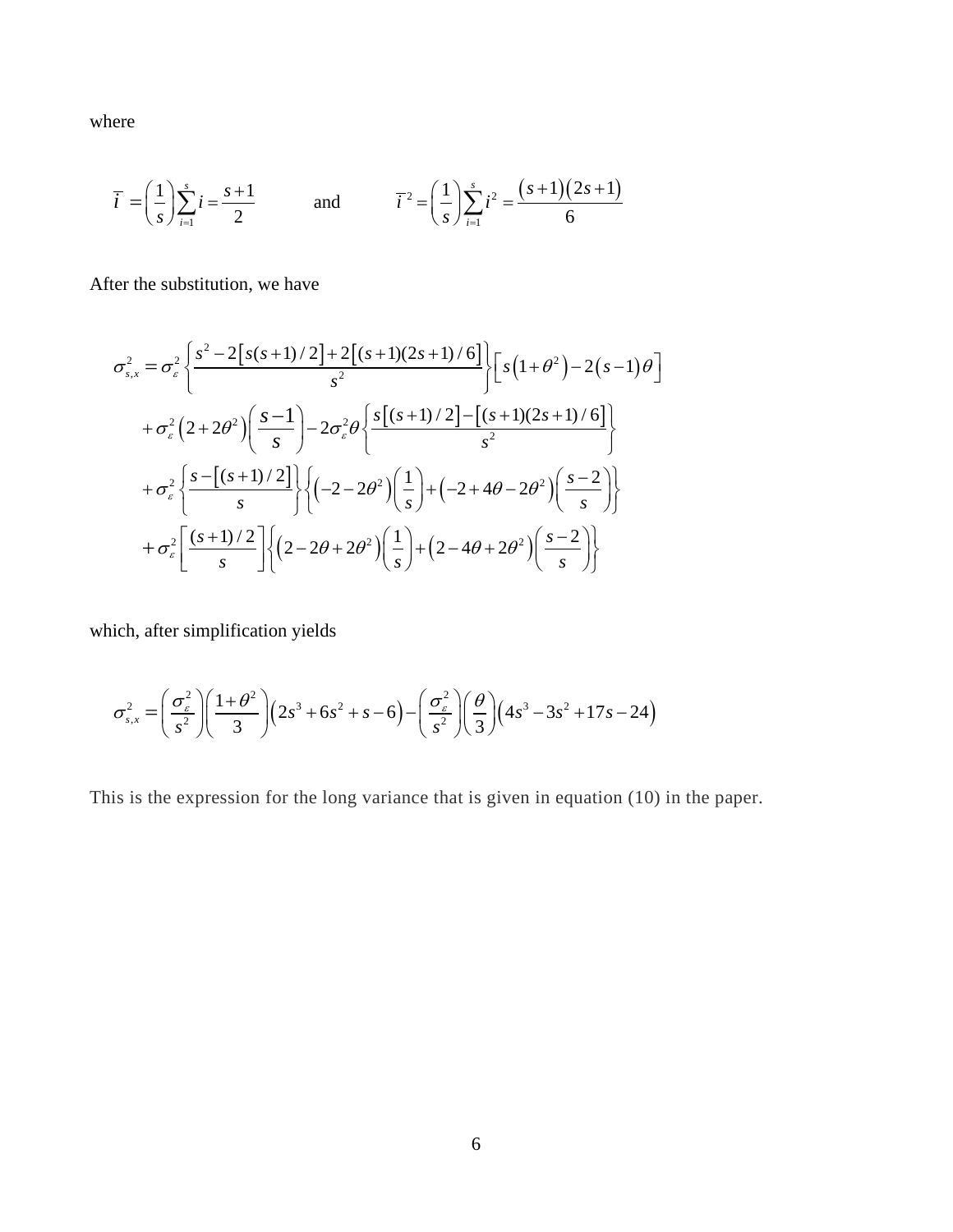# **Figure 1**

Plot[
$$
\left\{ \frac{s(1 + (-0.99)^2) + (2(1 - s)(-0.99))}{s(1 + (-0.99)^2} \right\}
$$
,  
\n $\left\{ \frac{s(1 + (-0.75)^2) + (2(1 - s)(-0.75))}{s(1 + (-0.75)^2} \right\}$ ,  
\n $\left\{ \frac{s(1 + (-0.5)^2) + (2(1 - s)(-0.5))}{s(1 + (-0.5)^2} \right\}$ ,  
\n $\left\{ \frac{s(1 + (-0.25)^2) + (2(1 - s)(-0.25))}{s(1 + (-0.25)^2} \right\}$ ,  
\n $\left\{ \frac{s(1 + (0)^2) + (2(1 - s)(0))}{s(1 + (0)^2)} \right\}$ ,  
\n $\left\{ \frac{s(1 + (0.25)^2) + (2(1 - s)(0.25))}{s(1 + (0.25)^2)} \right\}$ ,  
\n $\left\{ \frac{s(1 + (0.5)^2) + (2(1 - s)(0.5))}{s(1 + (0.5)^2)} \right\}$ ,  
\n $\left\{ \frac{s(1 + (0.75)^2) + (2(1 - s)(0.75))}{s(1 + (0.75)^2)} \right\}$ ,  
\n $\left\{ \frac{s(1 + (0.99)^2) + (2(1 - s)(0.99))}{s(1 + (0.99)^2)} \right\}$ ,  
\n $\left\{ \frac{s(1 + (0.99)^2) + (2(1 - s)(0.99))}{s(1 + (0.99)^2)} \right\}$ ,

 $\{s, 2, 30\},\$ 

PlotLabels → {"Teta = -0.99", "Teta = -0.75", "Teta = -0.50", "Teta = -0.25", "Teta  $= 0.00$ ", "Teta = 0.25", "Teta = 0.50", "Teta = 0.75", "Teta = 0.99"}, PlotTheme-> "Monochrome"]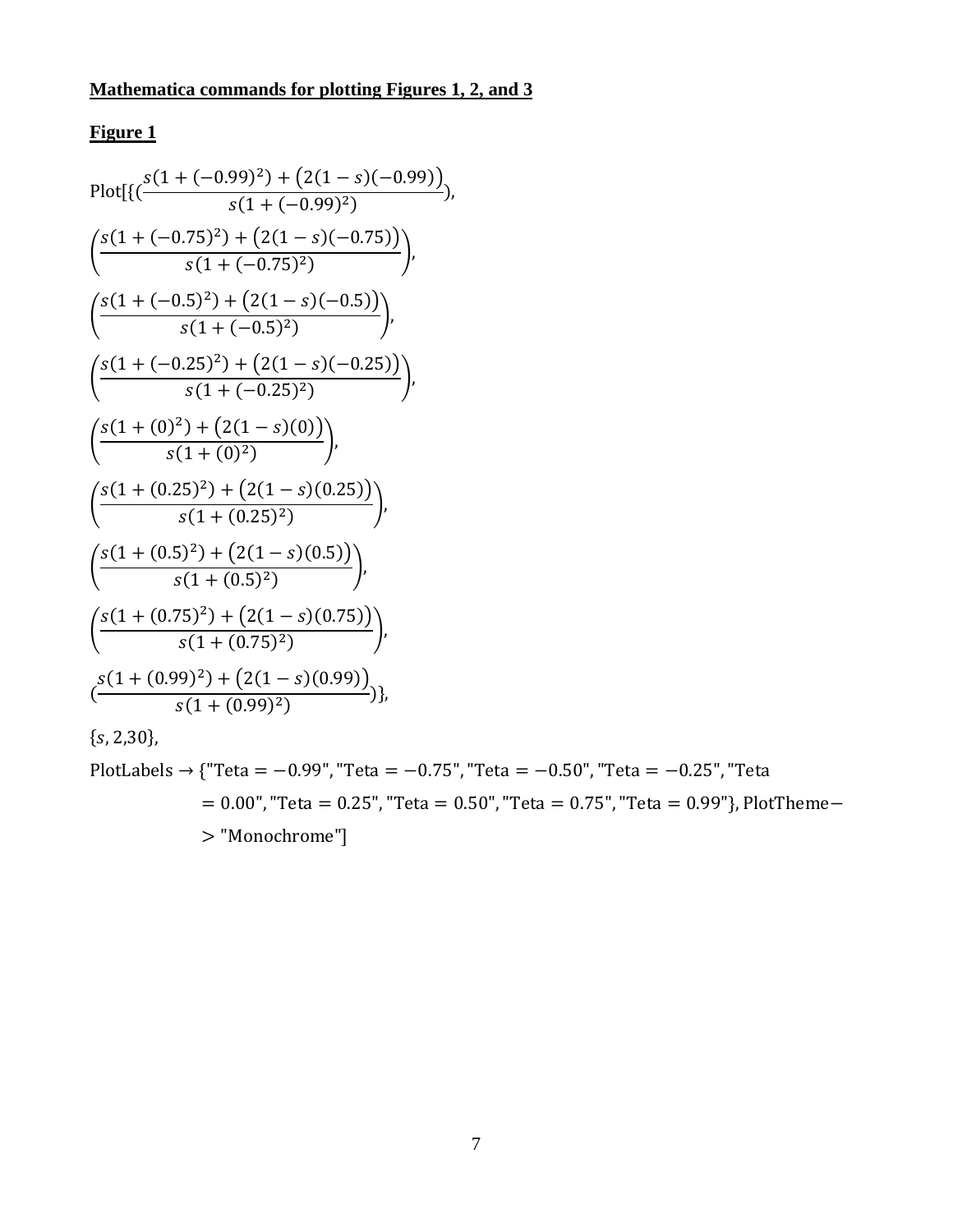# **Figure 2**

$$
\begin{array}{l} \text{Plot}[\{\frac{(1+(-0.99)^2)(2s^3+6s^2+s-6)-(-0.99)(4s^3-3s^2+17s-24)}{3s^2(1+(-0.99)^2)(2s-1)+6s(-0.99)(s^2-3s+1)}, \\ \frac{(1+(-0.75)^2)(2s^3+6s^2+s-6)-(-0.75)(4s^3-3s^2+17s-24)}{3s^2(1+(-0.75)^2)(2s-1)+6s(-0.75)(s^2-3s+1)}, \\ \frac{(1+(-0.5)^2)(2s^3+6s^2+s-6)-(-0.5)(4s^3-3s^2+17s-24)}{3s^2(1+(-0.5)^2)(2s-1)+6s(-0.5)(s^2-3s+1)}, \\ \frac{(1+(-0.25)^2)(2s^3+6s^2+s-6)-(-0.25)(4s^3-3s^2+17s-24)}{3s^2(1+(-0.25)^2)(2s-1)+6s(-0.25)(s^2-3s+1)}, \\ \frac{(1+(0)^2)(2s^3+6s^2+s-6)-(0)(4s^3-3s^2+17s-24)}{3s^2(1+0)^2)(2s-1)+6s(0)(s^2-3s+1)}, \\ \frac{(1+(0.25)^2)(2s^3+6s^2+s-6)-(0.25)(4s^3-3s^2+17s-24)}{3s^2(1+0.25)^2)(2s-1)+6s(0.25)(s^2-3s+1)}, \\ \frac{(1+(0.5)^2)(2s^3+6s^2+s-6)-(0.5)(4s^3-3s^2+17s-24)}{3s^2(1+0.5)^2)(2s-1)+6s(0.5)(s^2-3s+1)}, \\ \frac{(1+(0.75)^2)(2s^3+6s^2+s-6)-(0.75)(4s^3-3s^2+17s-24)}{3s^2(1+0.75)^2)(2s-1)+6s(0.75)(s^2-3s+1)}, \\ \frac{(1+(0.99)^2)(2s^3+6s^2+s-6)-(0.99)(4s^3-3s^2+17s-24)}{3s^2(1+0.99)^2)(2s-1)+6s(
$$

 $\{s, 2, 30\},\$ 

PlotLabels → {'Teta = 
$$
-0.99
$$
", "Teta =  $-0.75$ ", "Teta =  $-0.50$ ", "Teta =  $-0.25$ ", "Teta =  $0.00$ ", "Teta =  $0.25$ ", "Teta =  $0.50$ ", "Teta =  $0.75$ ", "Teta =  $0.99$ "}, PlotTheme-> "Monochrome"]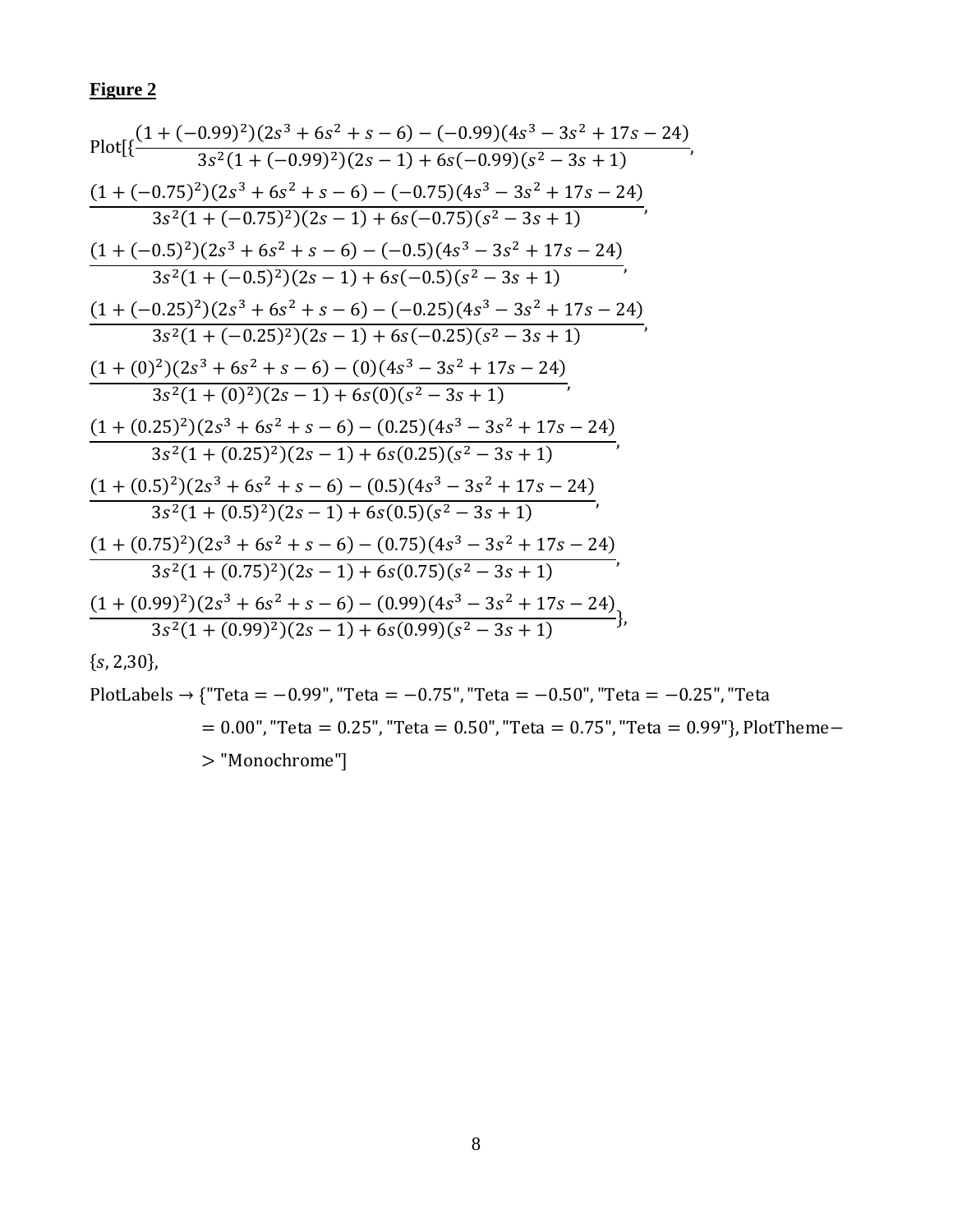# **Figure 3**

Plot[
$$
\{\frac{s(1+(-0.99)^2)+(2(1-s)(-0.99))}{s(1+(-0.99)^2\}} - \frac{(1+(-0.99)^2)(2s^3+6s^2+s-6)-(-0.99)(4s^3-3s^2+17s-24)}{3s^2(1+(-0.99)^2)(2s-1)+6s(-0.99)(s^2-3s+1)})\}
$$
  
\n $\left(\frac{s(1+(-0.75)^2)+(2(1-s)(-0.75))}{s(1+(-0.75)^2\right)}$   
\n $\left. - \frac{(1+(-0.75)^2)(2s^3+6s^2+s-6)-(-0.75)(4s^3-3s^2+17s-24)}{3s^2(1+(-0.75)^2)(2s-1)+6s(-0.75)(s^2-3s+1)}\right)$   
\n $\left(\frac{s(1+(-0.5)^2)+(2(1-s)(-0.5))}{s(1+(-0.5)^2\right)$   
\n $\left. - \frac{(1+(-0.5)^2)(2s^3+6s^2+s-6)-(-0.5)(4s^3-3s^2+17s-24)}{3s^2(1+(-0.5)^2)(2s-1)+6s(-0.5)(s^2-3s+1)}\right)$   
\n $\left(\frac{s(1+(-0.25)^2)+(2(1-s)(-0.25))}{s(1+(-0.25)^2\right)$   
\n $\left. - \frac{(1+(-0.25)^2)(2s^3+6s^2+s-6)-(-0.25)(4s^3-3s^2+17s-24)}{3s^2(1+(-0.25)^2)(2s-1)+6s(-0.25)(s^2-3s+1)}\right)$   
\n $\left(\frac{s(1+(0)^2)+(2(1-s)(0))}{s(1+(-0)^2\right)}$   
\n $\left. - \frac{(1+(0)^2)(2s^3+6s^2+s-6)-(0)(4s^3-3s^2+17s-24)}{3s^2(1+(-0)^2)(2s-1)+6s(0)(s^2-3s+1)}\right)$   
\n $\left(\frac{s(1+(0.25)^2)+(2(1-s)(0.25))}{s(1+(-0.25)^2\right)}$   
\n $\left. - \frac{(1$